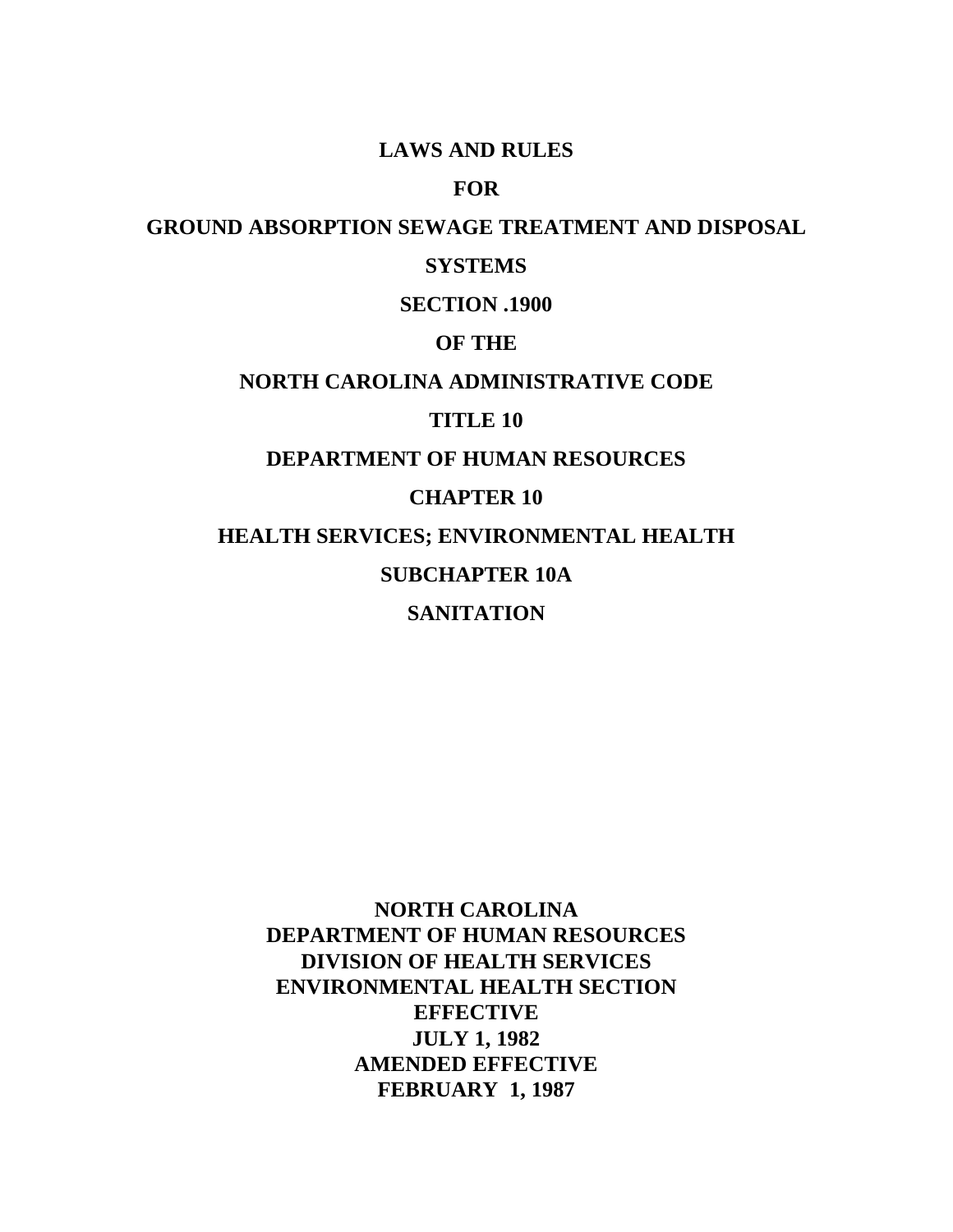## ARTICLE 11 OF CHAPTER 130A OF THE GENERAL STATUTES OF NORTH CAROLINA

## SANITARY SEWAGE SYSTEMS

 § 130A-333. Purpose. — The General Assembly finds and declares that continued installation, at a rapidly and constantly accelerating rate, of septic tank systems and other types of sanitary sewage systems in a faulty or improper manner and in areas where unsuitable soil and population density adversely affect the efficiency and functioning of these system, has a detrimental affect on the public health and environment through contamination of land, groundwater and surface waters. Recognizing, however, that sewage can be rendered ecologically safe and the public health protected if methods of sewage collection, treatment and disposal are properly regulated and recognizing that sanitary sewage collection, treatment and disposal will continue to be necessary to meet the needs of an expanding population, the General Assembly intends to ensure the regulation of sewage collection, treatment and disposal systems so that these systems may continue to be used, where appropriate, without jeopardizing the public health.

§ 130A-334. Definitions. — The following definitions shall apply throughout this Article:

(1) "Construction" means any work at the site of placement done for the purpose of preparing a residence, place of business or place of public assembly for initial occupancy, or subsequent additions or modifications which increase sewage flow.

(2) Repealed by Session Laws 1985, c. 462, s. 18, effective June 24, 1985.

(3) "Location" means the initial placement for occupancy of a residence, place of business, or place of public assembly.

(4), (5) Repealed by Session Laws 1985, c. 462, s. 18, effective June 24, 1985.

(6) "Place of business" means any store, warehouse, manufacturing establishment, place of amusement or recreation, service station, office building, or any other place where people work.

(7) "Place of public assembly" means a fairground, auditorium, stadium, church, campground, theater, or any other place where people assemble.

(8) "Public or community sewage system" means a single system of sewage collection, treatment, and disposal owned and operated by a sanitary district, a metropolitan sewage district, a water and sewer authority, a county or municipality or a public utility.

(9) "Relocation" means the displacement of a residence or place of business from one site to another.

(10) "Residence" means any private home, dwelling unit in a multiple family structure, hotel, motel, summer camp, labor work camp, mobile home, institution, or any other place where people reside.

(11) "Sanitary sewage system" means a complete system of sewage collection, treatment and disposal including approved privies, septic tank systems, connection to public or community sewage systems, sewage reuse or recycle systems, mechanical or biological treatment systems or other such systems.

(12) "Septic tank system" means a subsurface sanitary sewage system consisting of a settling tank and a subsurface disposal field.

(13) "Sewage" means the liquid and solid human body waste, and liquid waste generated by water-using fixtures and appliances, including those associated with foodhandling. The term does not include industrial process wastewater or sewage that is combined with industrial process wastewater.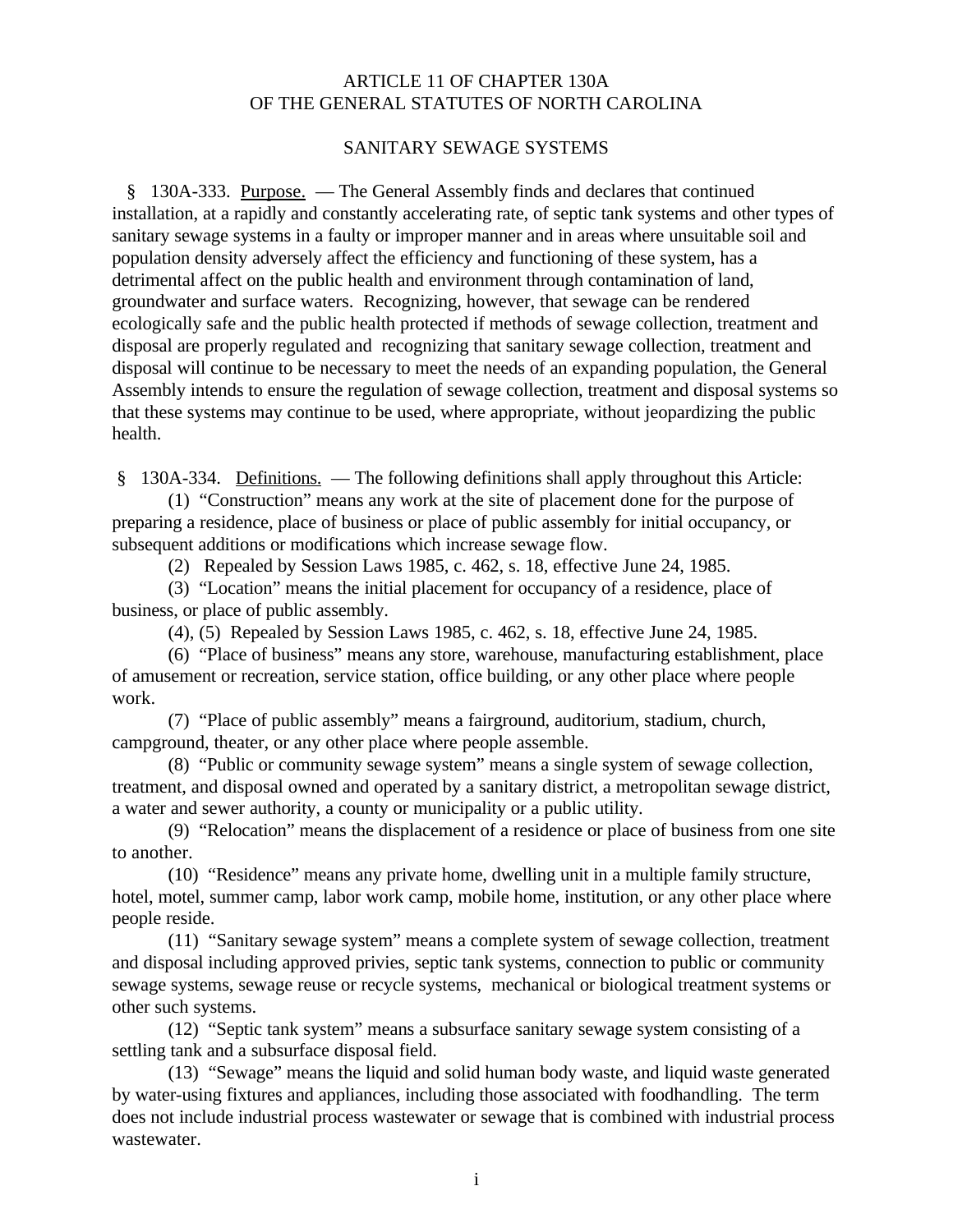§ 130A-335. Sanitary sewage collection, treatment and disposal; rules.

 (a) A person owning or controlling a residence, place of business or a place of public assembly shall provide a sanitary sewage system. A sanitary sewage system may include components for collection, treatment and disposal of sewage.

 (b) Any public or community sanitary sewage system and any sanitary sewage system which is designed to discharge effluent to the land surface or surface waters shall be approved by the Department of Natural Resources and Community Development under rules adopted by the Environmental Management Commission . All other sanitary sewage systems shall be approved by the Department of Human Resources under rules adopted by the Commission for Health Services.

 (c) A sanitary sewage system subject to approval under rules of the Commission shall be reviewed and approved under rules of a local board of health in the following circumstances:

- (1) The local board of health, on its own motion, has requested the Department to review its proposed rules concerning sanitary sewage systems; and
- (2) The Department has found that the rules of the local board of health concerning sanitary sewage collection, treatment and disposal systems are at least as stringent as the Commissions' rules, and are sufficient and necessary to safeguard the public health; and
- (3) The Department has found that the rules of the local board of health concerning sanitary sewage collection, treatment and disposal systems are at least as stringent as the Commission's rules, and are sufficient and necessary to safeguard the public health.

 (d) The Department may, upon its own motion, upon the request of a local board of health or upon the request of a citizen of an affected county, review its findings under subsection (c) of this section. The Department shall review its findings under subsection (c) of this section upon modification of the Commission's sanitary sewage system rules. The Department may deny, suspend, or revoke the approval of local board of health sanitary sewage system rules upon a finding that the local sewage rules are not as stringent as the Commission's rules, are not sufficient and necessary to safeguard the public health, or are not being enforced. Suspension and revocation of approval shall be in accordance with G.S. 130A-23.

 (e) The rules of the Commission and the rules of the local board of health shall address at least the following: Sewage characteristics; Design unit; Design capacity; Design volume; Criteria for the design, installation, operation, maintenance and performance of sanitary sewage collection, treatment and disposal systems; Soil morphology and drainage; Topography and landscape position; Depth to seasonally high water table, rock, and water impeding formations; Proximity to water supply wells, shellfish waters, estuaries, marshes, wetlands, areas subject to frequent flooding, streams, lakes, swamps, and other bodies of surface or ground waters; Density of sanitary sewage collection, treatment and disposal systems in a geographical area; Requirements for issuance, suspension and revocation of permits; and Other factors which affect the effective operation and performance of the sanitary sewage collection, treatment and disposal systems. The rules regarding required design capacity and required design volume for sanitary sewage systems shall provide that exceptions may be granted upon a showing that a system is adequate to meet actual daily water consumption.

 (f) The rules of the Commission and the rules of the local board of health shall classify sanitary systems of sewage collection, treatment and disposal according to size, type of treatment and any other appropriate factors. The rules shall provide construction requirements, standards for operation and ownership requirements for each classification of sanitary systems of sewage collection, treatment and disposal in order to prevent, as far as reasonably possible, any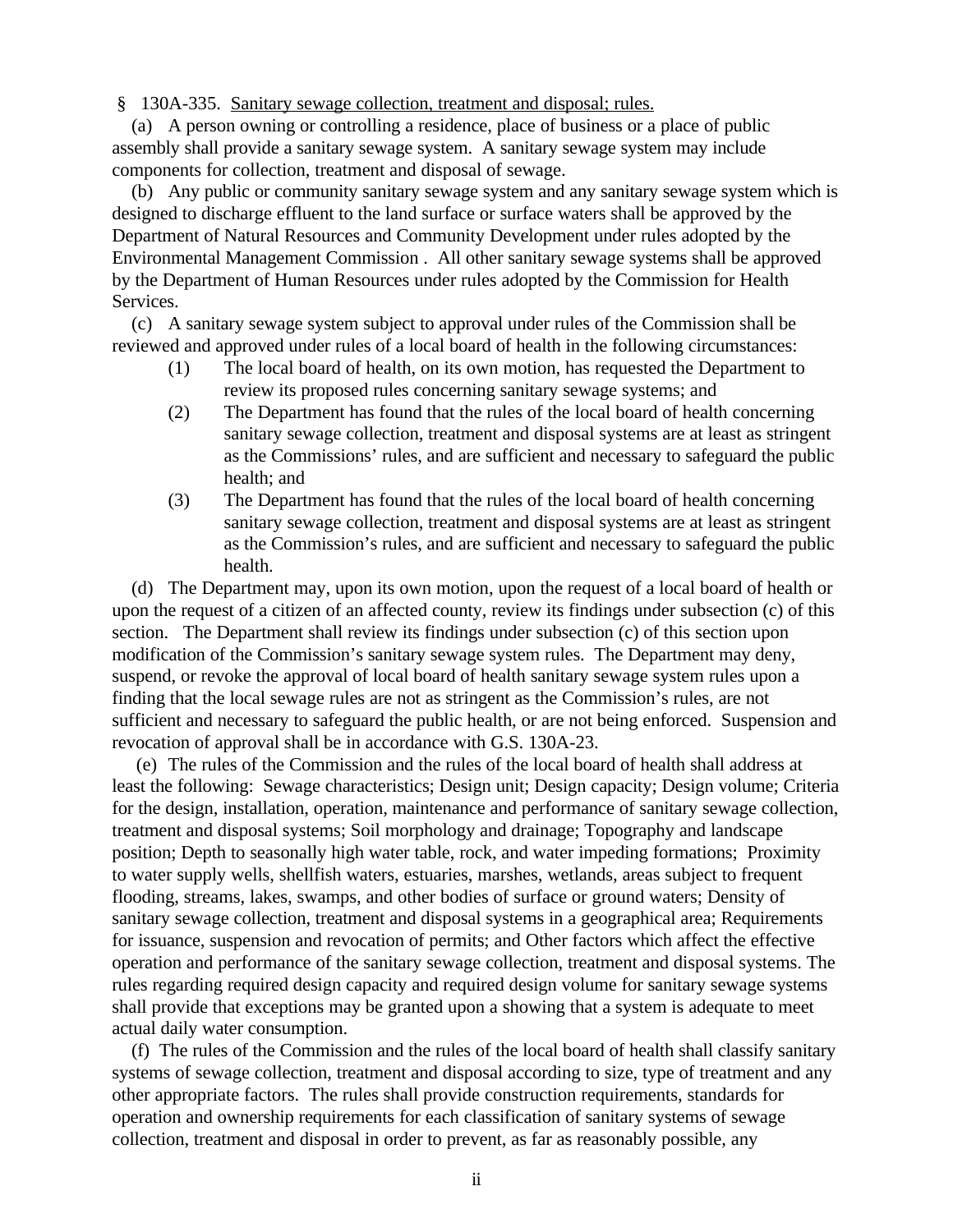contamination of the land groundwater and surface waters. The Department and local health departments may impose conditions on the issuance of permits and may revoke the permits for failure of the system to satisfy the conditions, the rules or this Article. The permits shall be valid for a period prescribed by the rules and may be renewed upon a showing satisfactory to the Department or the local health department that the system is in compliance with the current rules and this Article.

#### § 130A-336. Improvement permit required.

(a) No person shall commence or assist in the construction, location or relocation of a residence, place of business or place of public assembly in an area not served by an approved sanitary sewage system unless an improvement permit is obtained from the local health department. This requirement shall not apply to a residence exhibited for sale or stored for later sale and intended to be located at another site after sale.

(b) The local health department shall issue an improvement permit authorizing work to proceed and the installation or repair of a sanitary sewage system when it has determined after a field investigation that the system can be installed and operated in compliance with the rules and this Article. No person shall commence or assist in the installation, construction, or repair of a sanitary sewage system, other than a connection to an approved public or community sewage system, or a repair or a sanitary sewage system, which repair is not an expansion or improvement of the system and which is made entirely within the property of the person making or contracting for the repair, unless the improvement permit has been obtained from the local health department. The Department and the local health department may impose conditions on the issuance of an improvement permit.

#### § 130A-337. Inspection; operation permit required.

(a) No sanitary system of sewage collection, treatment and disposal shall be covered or placed into use by an person until an inspection by the local health department has determined that the system has been installed or repaired in accordance with any conditions of the improvement permit, the rules and this Article.

(b) Upon determining that the system is properly installed or repaired and that the system is capable of being operated in accordance with the conditions of the improvement permit, the rules, this Article and any conditions to be imposed in the operation permit, the local health department shall issue an operation permit authorizing the residence, place of business or place of public assembly to be occupied and for the system to be placed into use. However, if the system is limited to a single septic tank system without a pump or other appurtenances serving a single one-family dwelling, then a certificate of completion shall be issued instead of an operation permit; also, if the system is limited to a single septic tank system without a pump or other appurtenances serving a single residence other than a one-family dwelling, or serving a place of business or a place of public assembly and having a design daily flow of not more than 480 gallons, then a certificate of completion shall be issued instead of an operation permit. A certificate of completion shall be issued when the septic tank system is properly installed or repaired and is capable of being operated in accordance with the conditions of the improvement permit, the rules and this Article.

(c) Upon determination that an existing sanitary sewage system has a valid operation permit or a valid certificate of completion and is operating properly in a manufactured home park, the local health department shall issue authorization in writing for a manufactured home to be connected to the existing system and to be occupied. Notwithstanding G.S. 130A-336, an improvement permit is not required for the connection of a manufactured home to an existing system with a valid operation permit or a valid certificate of completion in a manufactured home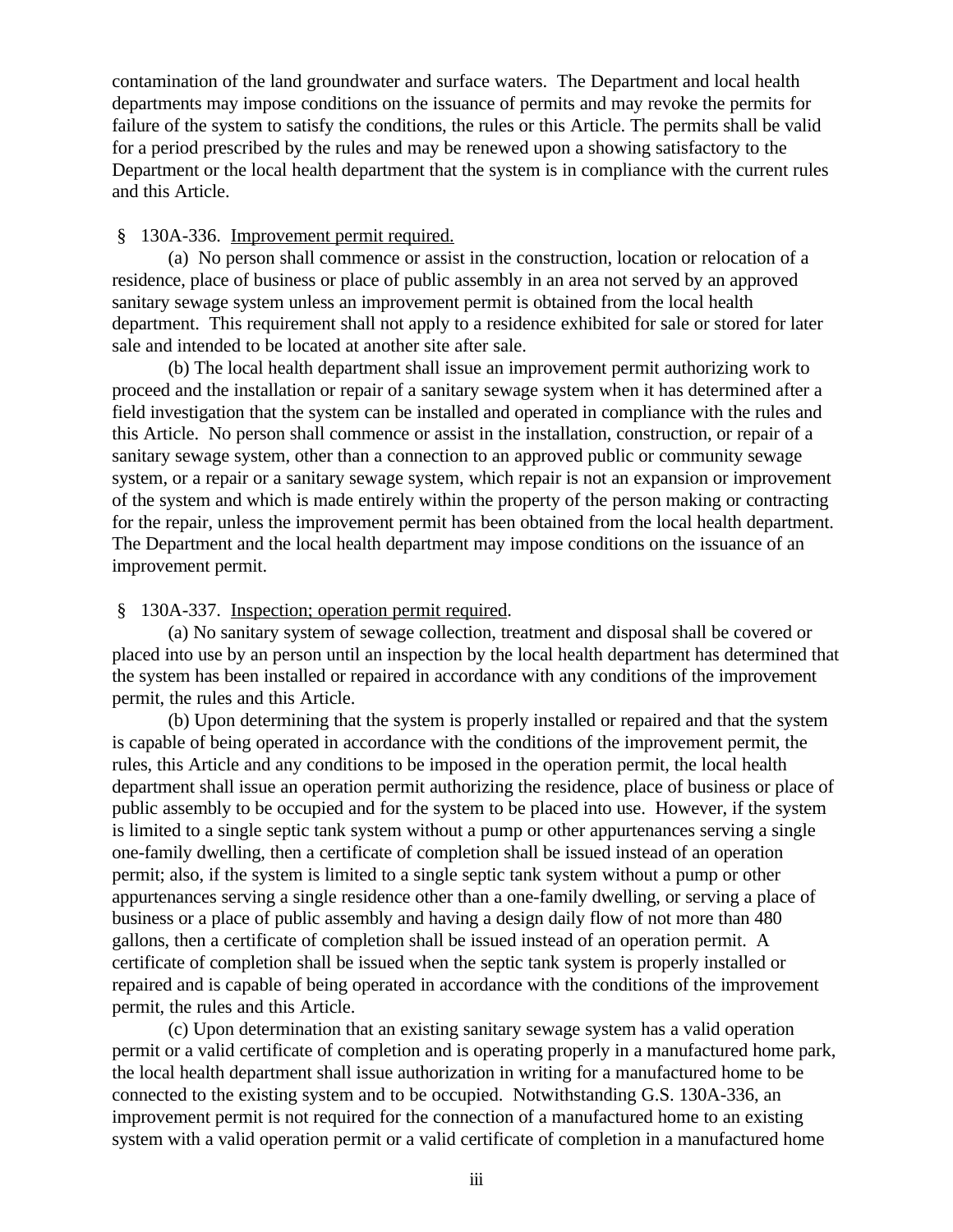park.

(d) No person shall occupy a residence, place of business or place of public assembly, or place a sanitary sewage system into use or reuse for a residence, place of business or place of public assembly until an operation permit or a certificate of completion has been issued or authorization has been obtained pursuant to G.S. 130A-337(c).

 § 130A-338. Improvement permit or authorization required before other permits to be issued. — Where construction, location or relocation is proposed to be done upon a residence, place of business or place of public assembly, no permit required for electrical, plumbing, heating, air conditioning or other construction, location or relocation activity under any provision of general or special law shall be issued until an improvement permit has been issued under G.S. 130A-336 or authorization has been obtained under G.S. 130A-337(c).

 § 130A-339. Limitation on electrical service. — No person shall allow permanent electrical service to a residence, place of business or place of public assembly upon construction, location or relocation until the official electrical inspector with jurisdiction as provided in G.S. 143-143.2 certifies to the electrical supplier that the required improvement permit and an operation permit, a certificate of completion or authorization under G.S. 130A-337(c) has been obtained. Temporary electrical service necessary for constructing a residence, place of business or place of public assembly can be provided under compliance with G.S. 130A-338.

§ 130A-340 to 130A-345: Reserved for future codification purposes.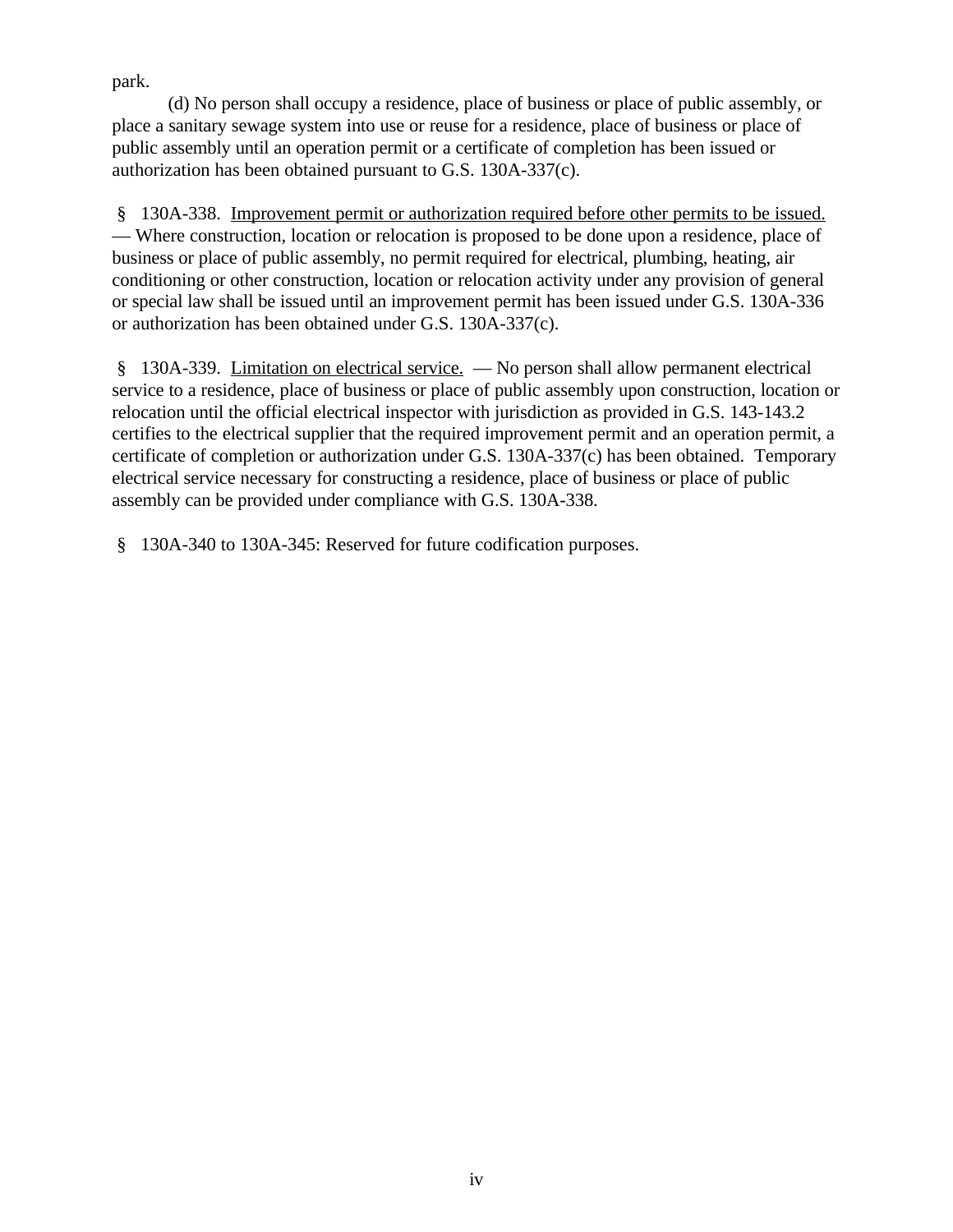#### **CONTENTS**

## GROUND ABSORPTION SEWAGE TREATMENT AND DISPOSAL ACT OF 1981

#### SECTION. 1900 SEWAGE TREATMENT AND DISPOSAL SYSTEMS

| <b>RULE</b>                                                        | <b>PAGE</b>      |
|--------------------------------------------------------------------|------------------|
| .1934 - General                                                    | $\boldsymbol{2}$ |
| .1935 - Definitions                                                | $\overline{2}$   |
| .1936 - Requirements for Sewage Treatment and Disposal             | $\overline{4}$   |
| .1937 - Permits                                                    | 5                |
| .1938 - Responsibilities                                           | 6                |
| .1939 - Site Evaluation                                            | 6                |
| .1940 - Topography and Landscape Position                          | 7                |
| .1941 - Soil Characteristics (Morphology)                          | 8                |
| .1942 - Soil Drainage                                              | 11               |
| .1943 - Soil Depth                                                 | 12               |
| .1944 - Restrictive Horizons                                       | 12               |
| .1945 - Available Space                                            | 12               |
| .1946 - Other Applicable Factors                                   | 13               |
| .1947 - Determination of Overall Site Suitability                  | 13               |
| .1948 - Site Classification                                        | 14               |
| .1949 - Sewage Flow Rates for Ground Absorption Systems            | 14               |
| .1950 - Location of Ground Absorption Systems                      | 16               |
| .1951 - Applicability of Rules                                     | 17               |
| .1952 - Septic Tank Construction                                   | 18               |
| .1953 - Prefabricated Tanks                                        | 19               |
| .1954 - Minimum Standards for Prefabricated Septic Tanks           | 19               |
| .1955 - Design Criteria for Conventional Sewage Systems            | 21               |
| .1956 - Possible Modifications to Conventional Septic Tank Systems | 23               |
| .1957 - Design Criteria for Design of Alternative Sewage Systems   | 24               |
| .1958 - Non-Ground Absorption Sewage Treatment Systems             | 25               |
| .1959 - Privy Construction                                         | 26               |
| .1960 - Maintenance of Privies                                     | 26               |
| .1961 - Maintenance of Sewage Systems and Septage Disposal         | 27               |
| .1962 - Exemption                                                  | 27               |
| .1963 - Disuse of Sewage System                                    | 28               |
| .1964 - Interpretation and Technical Assistance                    | 28               |
| .1965 - Appeals Procedure                                          | 28               |
| .1966 - Severability                                               | 28               |
| .1967 - Injunctions                                                | 28               |
| .1968 - Penalties                                                  | 28               |

NOTE: Regulations 10 NCAC 10A .1901 through .1933; Rules for Ground Absorption Sewage Disposal Systems of 3000 gallons or less design capacity; were repealed May 7, 1982, Effective July 1, 1982.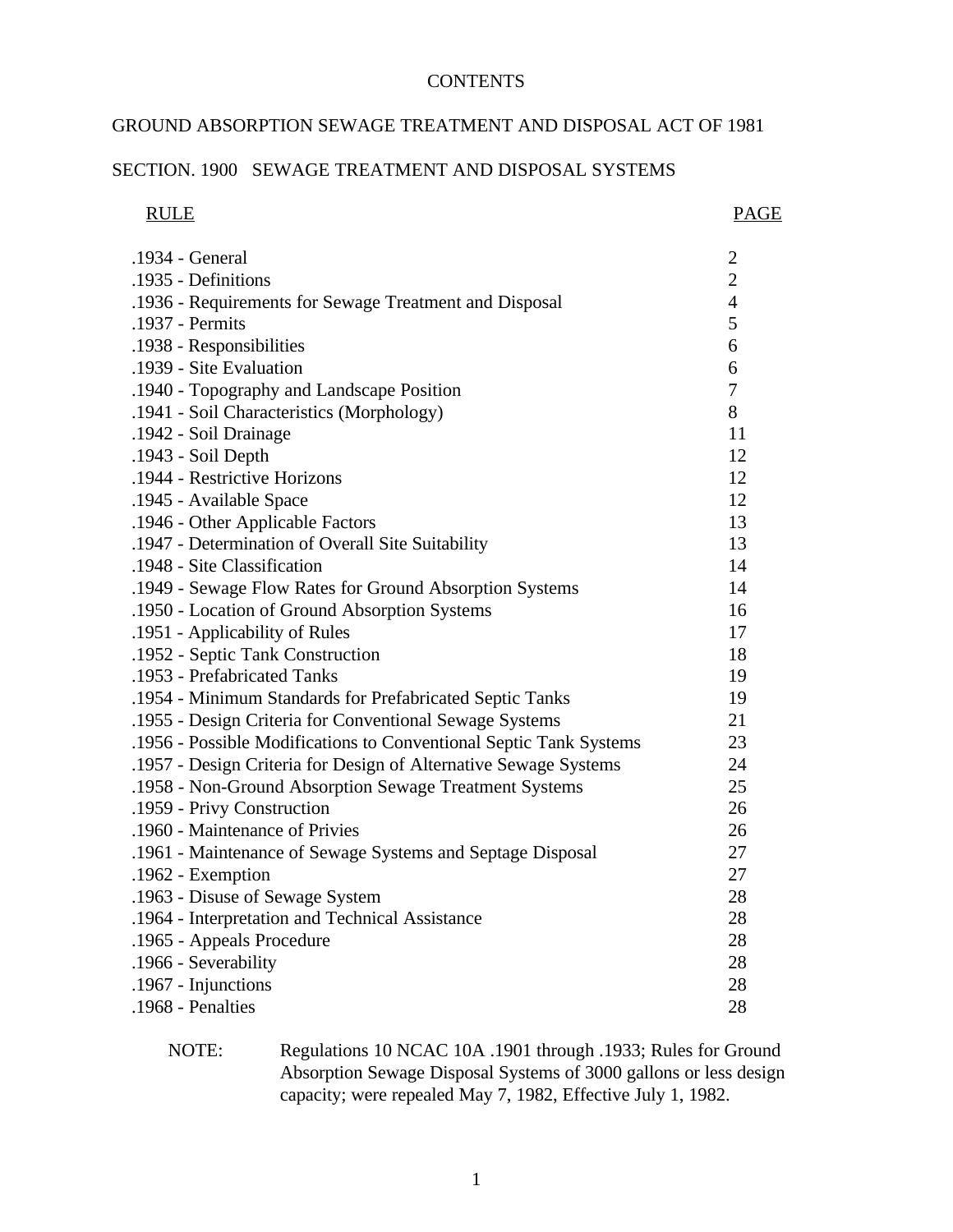# 10 NCAC 10A .1934 - .1968; SANITARY SEWAGE COLLECTION, TREATMENT AND DISPOSAL SYSTEMS; has been adopted and reads as follows:

## **.1934 GENERAL**

 (a) The rules contained in this section shall govern the treatment and disposal of domestic type sewage from septic tank systems, privies, incinerating toilets, mechanical toilets, composting toilets, recycling toilets, or other such systems serving single or multiple-family residences, places of business, or places of public assembly, the effluent from which is designed not to discharge to the land surface or surface waters. The purpose of these rules is to:

- (1) Insure that sewage, as defined in this section, shall be collected, treated, and disposed of in a manner to protect the health, environment, and well-being of the general public;
- (2) Provide minimum requirements for the design, installation, and use of ground absorption sewage treatment and disposal systems, including septic tank systems and other on-site systems, which serve any residence, place of business, or place of public assembly;
- (3) Provide the state and local public health agencies with minimum standards to be used in determining whether a site or system can be utilized for the treatment and disposal of sewage, and
- (4) Provide the public with the minimum requirements necessary to secure a permit for a sewage treatment and disposal system.

 (b) Any public or community sewage system and any system which discharges to the land surface or surface waters shall be approved by the Department of Natural Resources and Community Development under rules promulgated by the Environmental Management Commission.

*History Note: Statutory Authority G.S. 130-335(e); Eff. July 1, 1982*.

# **.1935 DEFINITIONS**

The following definitions shall apply throughout this section:

- (1) "Alluvial soils" means stratified soils without distinct horizons, deposited by flood waters.
- (2) "Alternative system" means any approved ground absorption sewage treatment and disposal system other than an approved privy or an approved septic tank system.
- (3) "Approved" means that which has been considered acceptable to the state or local health department.
- (4) "Approved privy" means a fly-tight structure consisting of a pit, floor slab, and seat riser constructed in accordance with .1959 of this section.
- (5) "Approved public or community sewage system" means a single system of sewage collection, treatment, and disposal owned and operated by a sanitary district, a metropolitan sewage district, a water and sewer authority, a county or municipality, or a public utility, constructed and operated in compliance with applicable requirements of the Department of Natural Resources and Community Development.
- (6) "Areas subject to frequent flooding" means those areas inundated at a ten-year or less frequency and includes alluvial soils and areas subject to tidal or storm overwash.
- (7) "Dwelling unit" means any room or group of rooms located within a structure and forming a single, habitable unit with facilities which are used or intended to be used for living, sleeping, bathing, toilet usage, cooking, and eating.
- (8) "Effluent" means the liquid discharge of a septic tank or other sewage treatment device.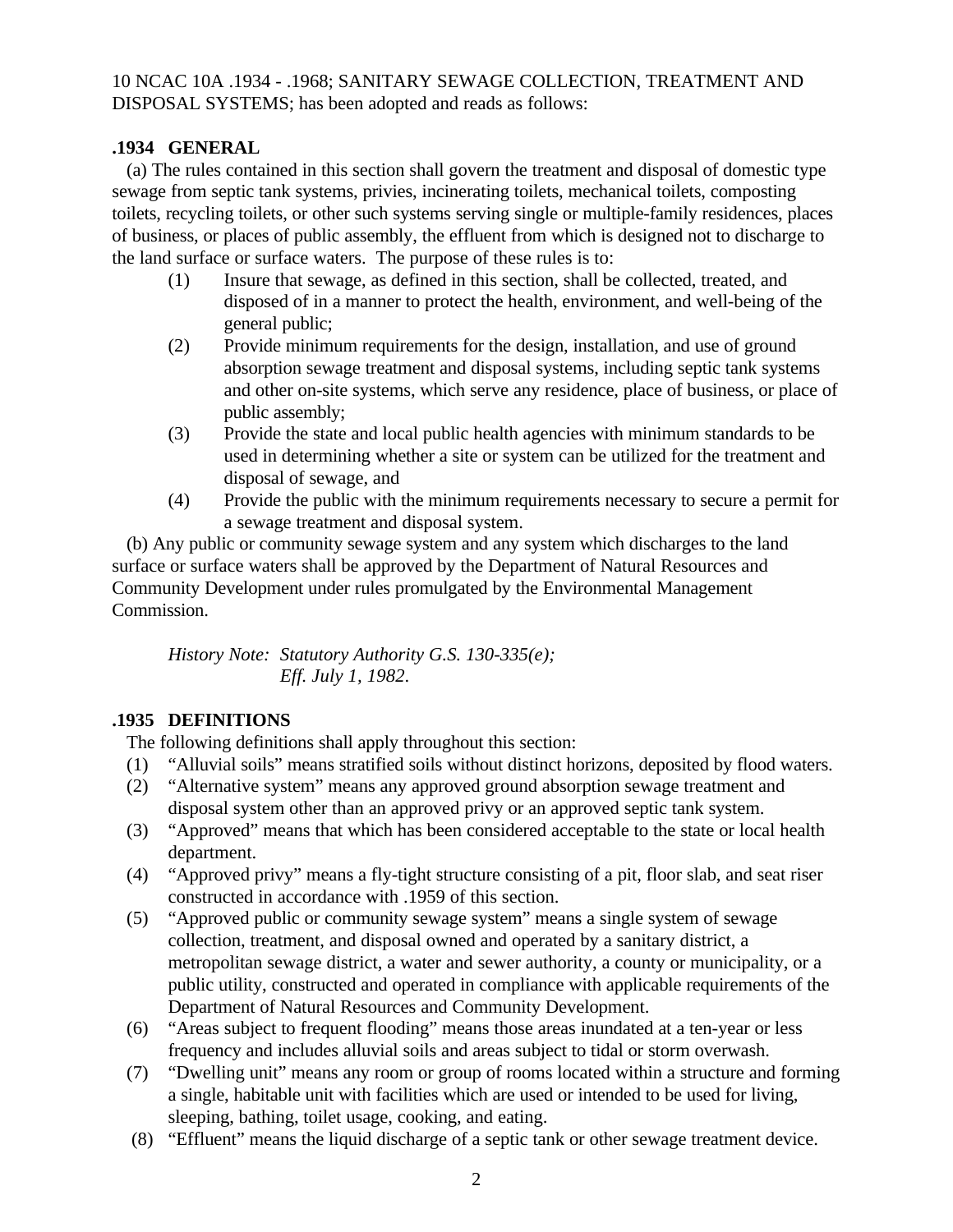- (9) "Ground absorption sewage treatment and disposal system" means a system that utilizes the soil for the subsurface disposal of partially treated or treated sewage effluent.
- (10) "Horizon" means a layer of soil, approximately parallel to the surface, that has distinct characteristics produced by soil forming processes.
- (11) "Local health department" means any county, district, or other health department authorized to be organized under the General Statutes of North Carolina.
- (12) "Nitrification field" means the area in which the nitrification lines are located.
- (13) "Nitrification lines" means approved pipe, specially designed porous blocks, or other approved materials which receive partially treated sewage effluent for distribution and absorption into the soil beneath the ground surface.
- (14) "Non-ground absorption sewage treatment system" means a facility for waste treatment designed not to discharge to the soil, land surface, or surface waters, including but not limited to, approved vault privies, incinerating toilets, mechanical toilets, composting toilets, chemical toilets, and recycling systems.
- (15) "Organic soils" means those organic mucks and peats consisting of more than 20 percent organic matter to depths of 18 inches or greater.
- (16) "Ped" means a unit of soil structure, such as an aggregate, crumb, prism, block, or granule formed by natural processes.
- (17) "Perched water table" means a saturated zone as identified by drainage mottles caused by a restrictive horizon and is generally above the natural water table.
- (18) "Person" means any individual, firm, association, organization, partnership, business trust, corporation, company, or unit of local government.
- (19) "Place of business" means any store, warehouse, manufacturing establishment, place of amusement or recreation, service station, foodhandling establishment, or any other place where people work or are served.
- (20) "Place of public assembly" means any fairground, auditorium, stadium, church, campground, theater, school, or any other place where people gather or congregate.
- (21) "Privy building" means and includes any and all buildings which are used for privacy in the acts of urination and defecation which are constructed over pit privies and are not connected to a ground absorption sewage treatment and disposal system or a public or community sewage system.
- (22) "Relocation" means the displacement of a residence, place of business, or place of public assembly from one location to another.
- (23) "Repair area" means an area, either in its natural state or which is capable of being modified, consistent with these rules, which is reserved for the installation of additional nitrification fields and is not covered with structures or impervious materials.
- (24) "Residence" means any home, hotel, motel, summer camp, labor work camp, mobile home, dwelling unit in a multiple-family structure, or any other place where people reside.
- (25) "Restrictive horizon" means a soil horizon that is brittle and strongly compacted or strongly cemented with iron, aluminum, silica, organic matter, or other compounds capable of perching ground water or sewage effluent.
- (26) "Rock" means the consolidated or partially consolidated mineral matter or aggregate, including weathered rock or saprolite, not exhibiting soil properties, and exposed at the surface or overlain by soil.
- (27) "Sanitary system of sewage treatment and disposal" means a complete system of sewage collection, treatment and disposal, including approved privies, septic tank systems, connection to public or community sewage systems, incinerators, mechanical toilets, composting toilets, recycling toilets, mechanical aeration systems, or other such systems.
- (28) "Septage" means a waste that is a fluid mixture of partially treated sewage solids, liquids,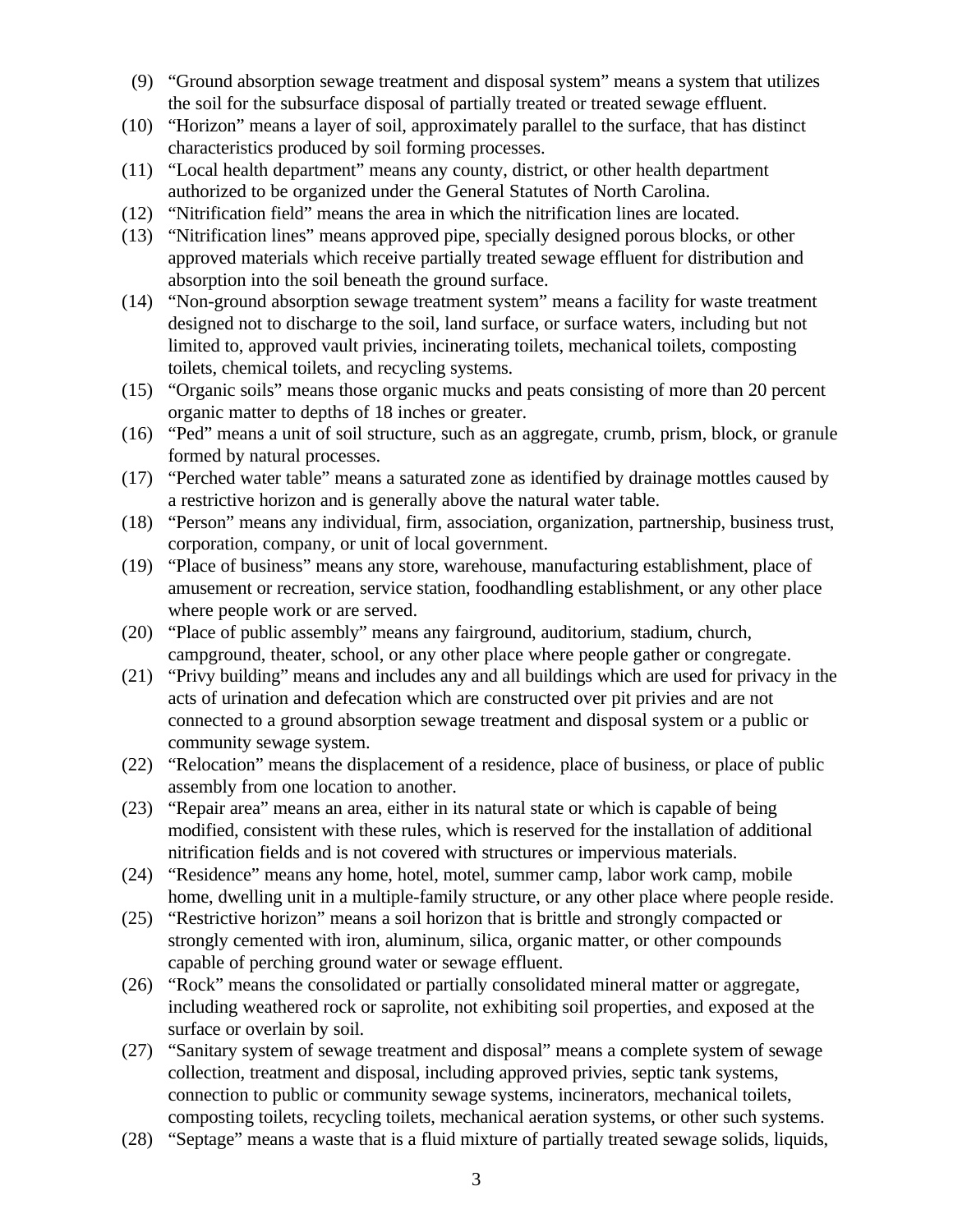and sludge of human or domestic waste origin pumped from septic tanks, residential grease traps, or privies.

- (29) "Septic tank" means a water-tight, covered receptacle designed for primary treatment of sewage and constructed to:
	- (a) Receive the discharge of sewage from a building;
	- (b) Separate settleable and floating solids from the liquid;
	- (c) Digest organic matter by anaerobic bacterial action;
	- (d) Store digested solids through a period of detention; and
	- (e) Allow clarified liquids to discharge for additional treatment and final disposal.
- (30) "Septic tank system" means a subsurface sanitary sewage system consisting of a settling tank and a subsurface disposal field.
- (31) "Sewage" means the liquid and solid human waste and liquid waste generated by waterusing fixtures and appliances, including those associated with food handling. The term does not include industrial process wastewater or sewage that is combined with industrial process.
- (32) "Site" means the area in which the sewage treatment and disposal system is to be located and the area required to accommodate repairs and replacement of nitrification field and permit proper functioning of the system.
- (33) "Soil," for the purposes of subsurface sewage treatment and disposal, means the naturally occurring, unconsolidated mineral and organic material of the land surface. It consists of sand, silt, and clay minerals and variable amounts of organic materials.
- (34) "State" means the Department of Human Resources, Division of Health Services.
- (35) "Structure," as it relates to soil, means the arrangement of primary soil particles into compound particles, peds, or clusters that are separated from adjoining aggregates and have properties unlike those of an equal mass of unaggregated primary soil particles.
- (36) "Subsurface disposal" means the application of sewage effluent beneath the surface of the ground by distribution through approved nitrification lines.

*History Note: Statutory Authority G.S. 130A-335(e); Eff. July 1, 1982; Amended Eff. April 1, 1985; January 1, 1984; October 1, 1983.*

## **.1936 REQUIREMENTS FOR SEWAGE TREATMENT AND DISPOSAL**

 (a) Every residence, place of business, or place of public assembly shall be provided with an approved sanitary system of sewage collection, treatment, and disposal as defined in this section that is properly designed, installed, operated, and maintained to assure adequate performance.

 (b) Nothing in this section shall prohibit the state or local health department from permitting approved alternative ground absorption sewage treatment and disposal systems or approved nonground absorption treatment systems.

 (c) Nothing in this section shall prohibit the state or local public health agency from permitting the use of portable toilets at construction sites or at mass gathering events of a temporary nature, provided such use shall be contingent upon the provision of adequate cleaning and disposal service in accordance with the directions of the state or local health department.

*History Note: Statutory Authority G.S. 130A-335(e); Eff. July 1, 1982.*

**.1937 PERMITS**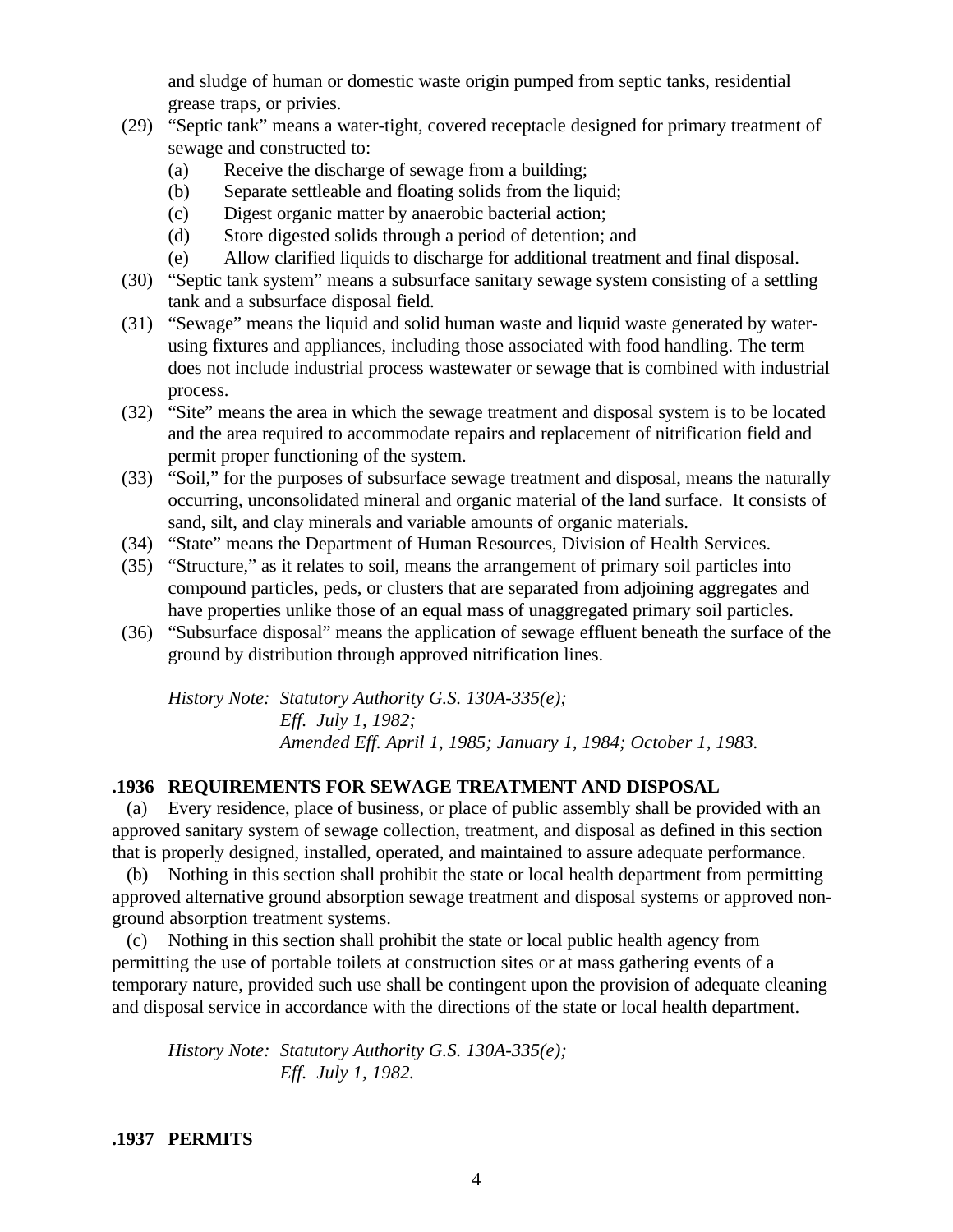(a) An Improvements Permit shall be required before a ground absorption or a non-ground absorption sewage treatment and disposal system is initially installed to serve a residence, place of business, or place of public assembly and before subsequent additions thereto which increase sewage flow and any repairs or renovations to a sewage treatment and disposal system.

 (b) No person shall construct, install, repair, or renovate, or cause to be constructed, installed, repaired, or renovated any ground absorption sewage treatment and disposal system without first having obtained an Improvements Permit from the local health department. The local health department shall issue an Improvements Permit only after it has determined that the system is designed and can be installed so as to meet the provisions of these rules. An Improvements Permit shall be valid for 36 months from the date of issue. If the installation has not been completed during that time period, the information submitted in the application for an Improvements Permit is falsified or changed, or the site is altered, the permit shall become invalid. When an Improvements Permit has become invalid, the installation shall not be commenced or completed until a new Improvements Permit has been obtained.

 (c) Application for an Improvements Permit shall be submitted to the local health department. The application shall contain at least the following information: name of owner, mailing address, location of property, plat of property (if not readily available to local health department), type of facility, estimated sewage flow based on number of bedrooms or number of persons served, type of water supply, and signature of owner or authorized agent.

 (d) Application for an Improvements Permit for a ground absorption sewage treatment and disposal system to serve a condominium or other multiple-family development where the system will be under common or joint control shall be made by submitting a properly executed agreement (tri-party) among the local health department, developer, and homeowners association to the local health department which addresses ownership, transfer of ownership, maintenance, repairs, operation, and performance, and necessary funds.

 (e) No residence, place of business, or place of public assembly shall be occupied nor shall any sanitary sewage system be covered or placed into use until the local health department finds that the system is in compliance with Article 11 of G. S. Chapter 130A, these rules and all conditions prescribed by the Improvement Permit, and issues a Certification of Completion or an Operation Permit. The Operation Permit shall be valid as long as the sanitary sewage system is in compliance with Article 11 of G.S. Chapter 130A, these rules, and all conditions imposed by the Operation Permit.

 (f) Upon determining that an existing sanitary sewage system has a valid Operation Permit or a valid Certificate of Completion and is operating satisfactorily in a mobile home park, the local health department shall issue a written authorization for a mobile home to be connected to the existing system and to be occupied.

 (g) Any person other than the owner or controller of a residence, place of business, or place of public assembly, who engages in the business of constructing, installing, or repairing sewage treatment and disposal systems, or the collection, hauling, and disposal of septage from septic tanks shall register with the local health department in each county where he operates before constructing, installing, or repairing sewage treatment and disposal systems, or collecting and disposing of septage from septic tanks.

 (h) Systems which exceed 3,000 gallons per day and other systems which are required to be designed by a professional engineer shall be reinspected annually.

*History Note: Statutory Authority G.S. 130A-294; 130A-335(e) Eff. July 1, 1982; Amended Eff. January 1, 1984.*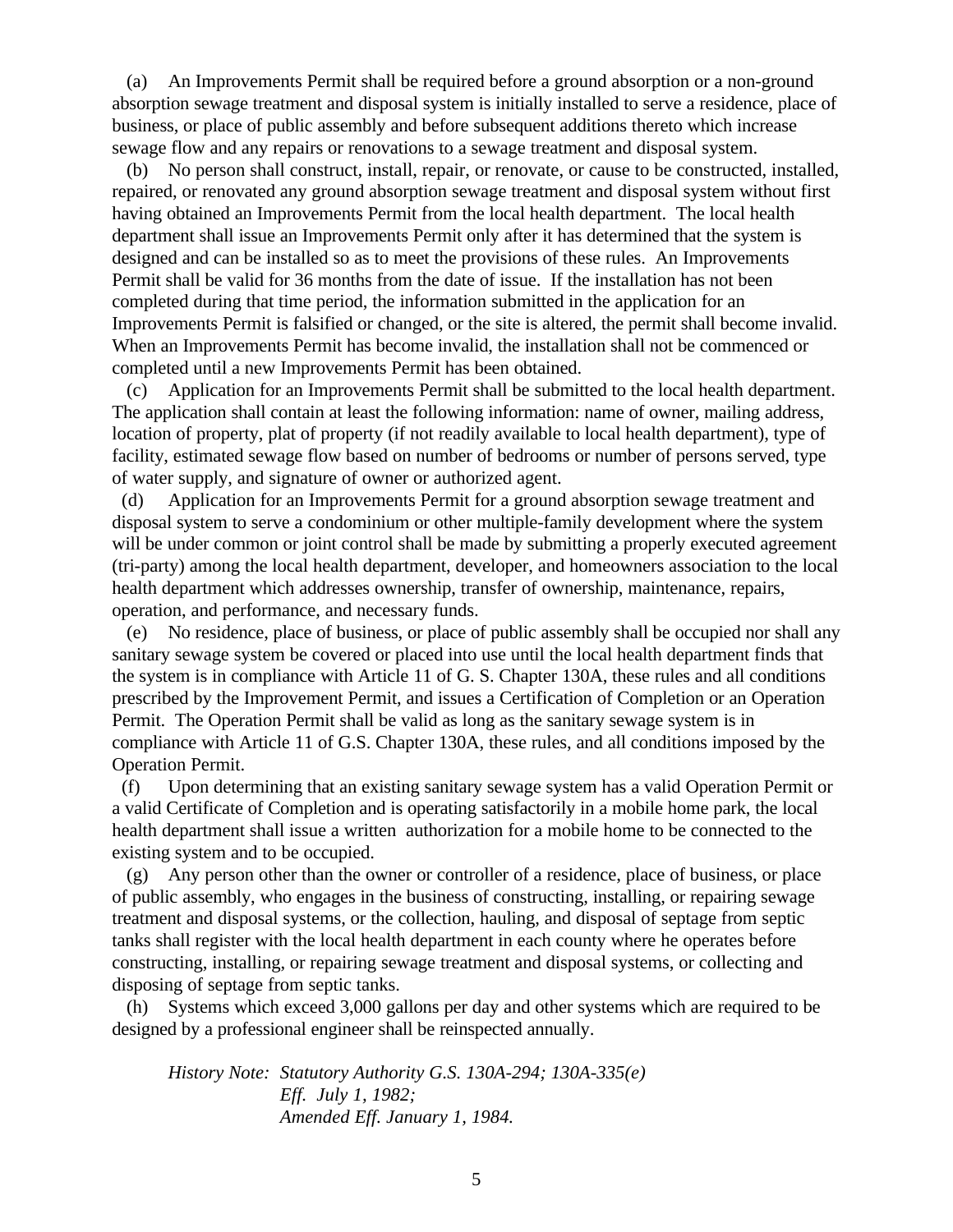#### **.1938 RESPONSIBILITIES**

 (a) The design, construction, operation, and maintenance of sewage treatment and disposal systems, whether septic tank systems, privies or alternative systems, shall be the responsibility of the designer, owner, developer, installer, or user of the system as applicable.

 (b) Actions of representatives of state or local health departments engaged in the evaluation and determination of measures required to effect compliance with the provisions of this section shall in no way be taken as a guarantee that sewage treatment and disposal systems approved and permitted will function in a satisfactory manner for any given period of time, or that such employees assume any liability for damages, consequential or direct, which are caused, or which may be caused, by a malfunction of such systems.

 (c) Plans and specifications prepared by a person with a demonstrated knowledge of group absorption sewage treatment disposal systems, soil and rock characteristics, ground-water hydrology, and drainage systems may be required for review and approval by the local health department where the design sewage flow exceeds 600 gallons per day and shall be required for alternative systems and extensive drainage systems prior to the issuance of an Improvements Permit.

 (d) Sewage treatment and disposal systems not specifically described in the rules of this section or any systems which require complex pumping, treatment, or pre-treatment before disposal, other than by a conventional septic tank, collection sewers, structures which have not been pre-engineered, and any other systems so specified by the local health department shall be designed by a professional engineer currently licensed by the State of North Carolina and approved by the local health department. Application rates for such systems shall be in accordance with this section unless other rates are certified acceptable by the professional engineer or by a soil scientist and approved by the local health department. Plans and specifications for such systems, including methods of operation and maintenance, shall be approved prior to issuance of an Improvements Permit, and the Certificate of Completion shall not be issued until the design engineer certifies to the local health department that the system was installed in accordance with the approved plans and specifications.

 (e) The state (DHR) shall review the plans and specifications for any sanitary sewage system where the design sewage flow exceed 3,000 gallons per day, except where the sanitary sewage system is limited to an individual septic tank system serving an individual dwelling unit or several individual septic tank systems each serving an individual dwelling unit.

*History Note: Statutory Authority G.S. 130A-335(e); Eff. July 1, 1982. Amended Eff. April 1, 1985.*

#### **.1939 SITE EVALUATION**

 (a) The local health department shall investigate each proposed site. The investigation shall include the evaluation of the following factors:

- (1) Topography and landscape position;
- (2) Soil characteristics (morphology) which includes texture, structure, porosity, consistence, color, and other physical, mineral, and biological properties of various horizons, and the thickness and arrangement of the horizons in a soil profile;
- (3) Soil drainage which includes both external (surface) and internal (soil);
- (4) Soil depth;
- (5) Restrictive horizons; and
- (6) Available space.
- (b) Site evaluations shall be made in accordance with .1940-.1948 of this section. Based on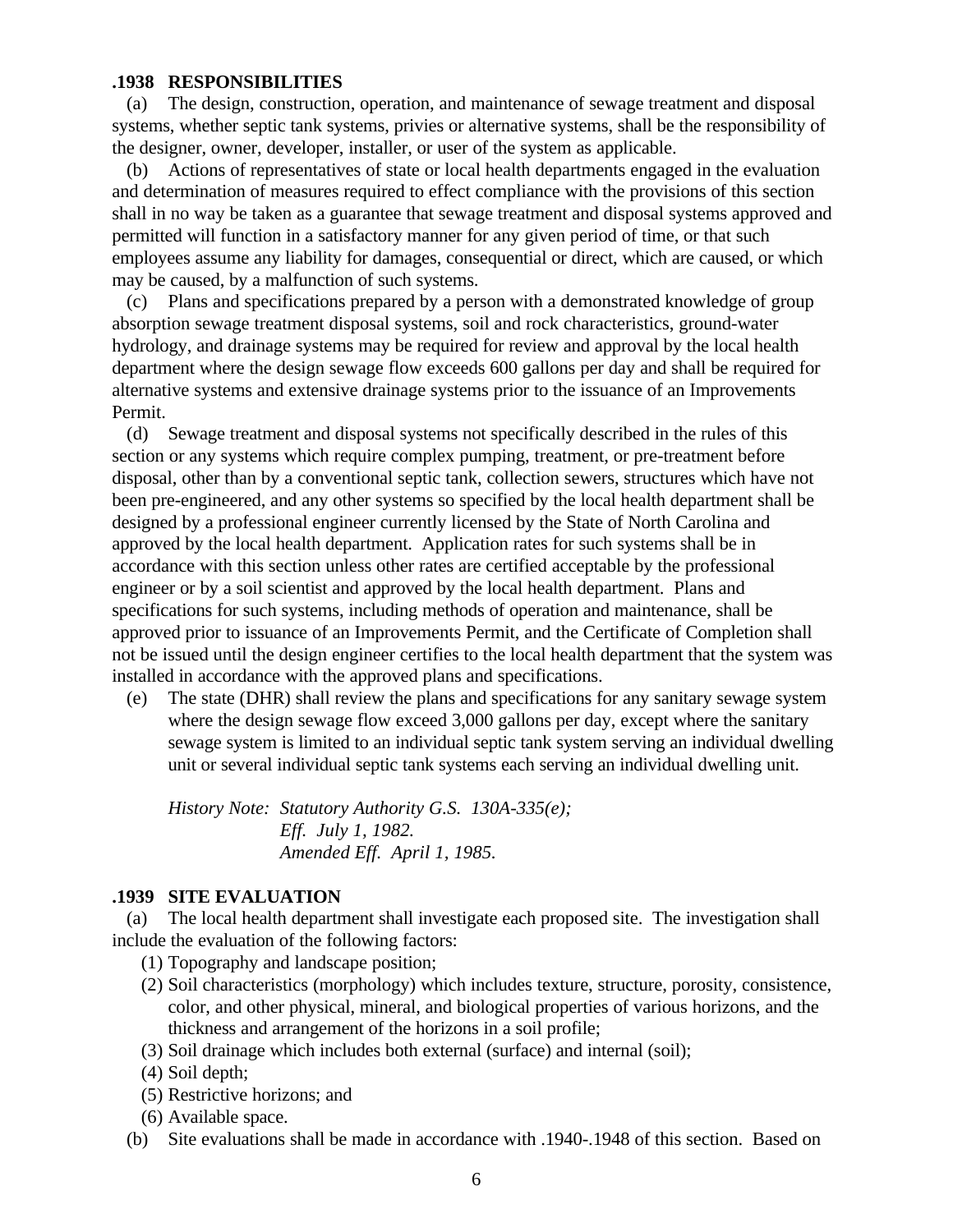this evaluation, each of the factors listed in paragraph (a) of this rule shall be classified as SUITABLE (S), PROVISIONALLY SUITABLE (PS), or UNSUITABLE (U).

*History Note: Statutory Authority G.S. 130A-335(e); Eff. July 1, 1982*.

## **.1940 TOPOGRAPHY AND LANDSCAPE POSITION**

 (a) Uniform slopes under 15 percent shall be considered SUITABLE with respect to topography. When slopes are less than two percent, provisions shall be made to insure adequate surface drainage. When slopes are greater than four percent, the nitrification lines shall follow the contour of the ground.

(b) Uniform slopes between 15 percent and 30 percent shall be considered

PROVISIONALLY SUITABLE with respect to topography, if the soils are deep (36 inches or more). Slopes within this range may require installation of interceptor drains upslope from the soil absorption system to remove all excess water that might be moving laterally through the soil during wet periods of the year. Usable areas larger than minimum are ordinarily required in this slope range.

 (c) Slopes greater than 30 percent shall be considered UNSUITABLE except when a thorough study of the soil characteristics indicates that a soil absorption system will function satisfactorily and sufficient ground area is available to properly install such a system. Slopes greater than 30 percent may be classified as PROVISIONALLY SUITABLE when:

- (1) The slope can be terraced or otherwise graded or the nitrification lines located in naturally occurring soil so as to maintain a minimum 10-foot horizontal distance from the nitrification trench and the top edge of the fill embankment;
- (2) The soil characteristics can be classified as SUITABLE or PROVISIONALLY SUITABLE to a depth of at least one foot below the bottom of the nitrification trench;
- (3) Surface water runoff is diverted around the nitrification field so that there will be no scouring or erosion of the soil over the field;
- (4) If necessary, ground-water flow is intercepted and diverted to prevent such water from running into or saturating the soil absorption system; and
- (5) There is sufficient ground area available to install the septic tank system with these modifications.

 (d) Complex slope patterns and slopes dissected by gullies and ravines shall be considered UNSUITABLE with respect to topography.

 (e) Areas subject to frequent flooding shall be considered UNSUITABLE with respect to landscape position.

 (f) Depressions shall be considered UNSUITABLE with respect to landscape position except when the site complies essentially with the requirements of this section and is specifically approved by the local health department.

 (g) The surface area on or around a ground absorption sewage treatment and disposal system shall be landscaped to provide adequate drainage if directed by the local health department. The interception of perched or lateral ground-water movement shall be provided where necessary to prevent soil saturation on or around the ground absorption sewage treatment and disposal system.

*History Note: Statutory Authority G.S. 130-166.65; Eff. July 1, 1982.*

# **.1941 SOIL CHARACTERISTICS (MORPHOLOGY)**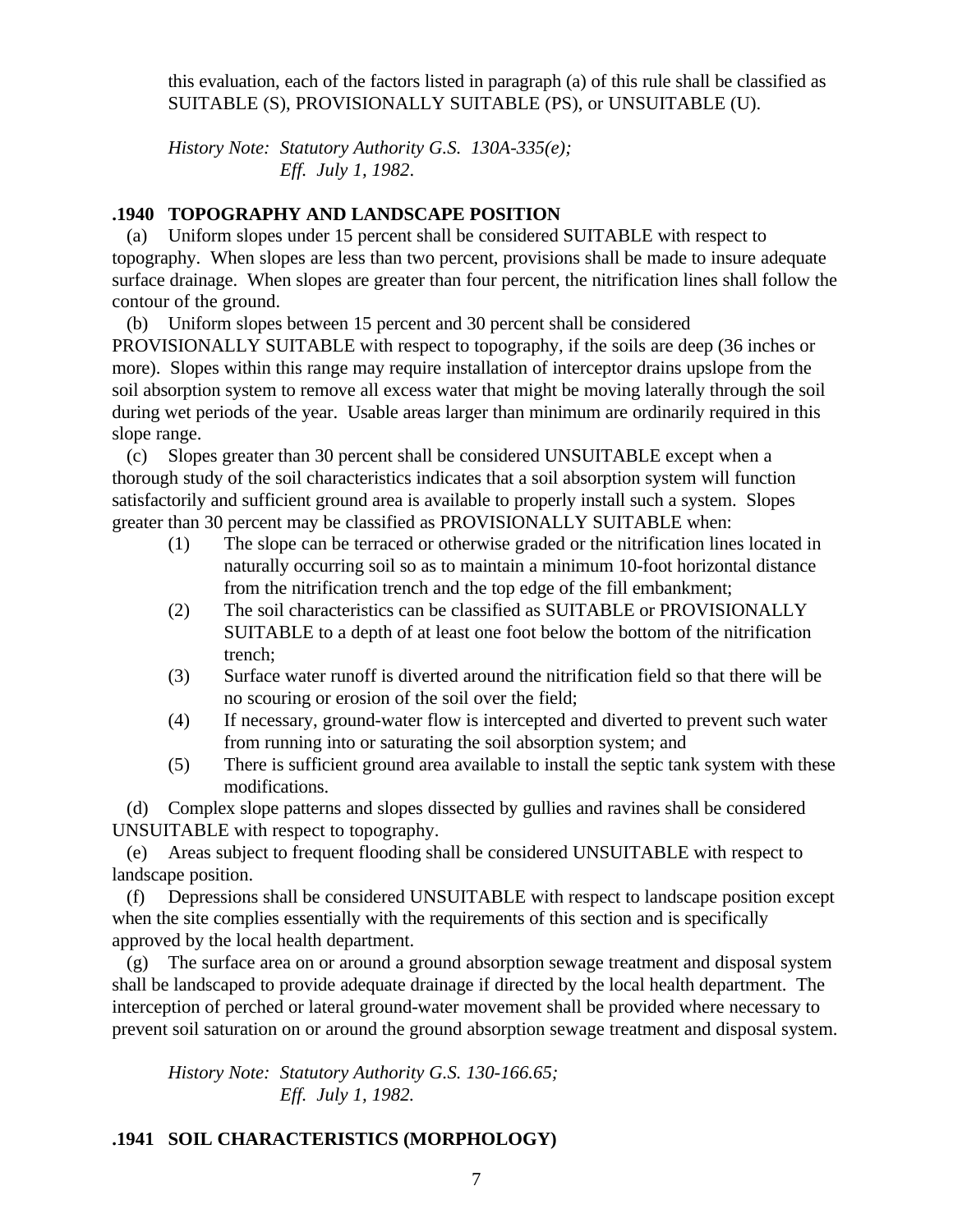Soil borings shall be taken at the site to be used for soil absorption systems. Such borings shall be taken to a depth of 48 inches or as required to determine the soil characteristics. Soil borings and core samples shall be evaluated and a determination made as to the suitability of the soil to treat and absorb septic tank effluent. The important soil characteristics which shall be evaluated by the local health department are as follows:

- (1) Texture The relative amounts of the different sizes of mineral particles in a soil are referred to as soil texture. All soils are composed of sand, (2.0 - 0.05 mm in size); silt, which includes intermediate-sized particles that cannot be seen with the naked eye, but feels like flour when pressed between the fingers, (0.05 - 0.002 mm in size); and clay, which is extremely small in size and is the mineral particle that gives cohesion to a soil (less than 0.002 mm in size). The texture of the different horizons of soils may be classified into four general groups and shall be used for determining the application rates shown in Tables II and III.
	- (a) SOIL GROUP I Sandy texture soils contain more than 70 percent sand-sized particles in the soil mass. These soils do not have enough clay to be cohesive. Sandy soils have favorable sewage application rates, but may have a low filtering capacity leading to malfunction due to contamination of ground water. The sandy group includes the sand and loamy sand soil textural classes and shall generally be considered SUITABLE with respect to texture.
		- (i) Sand: Sand has a gritty feel, does not stain the fingers, and does not form a ribbon or ball when wet or moist.
		- (ii) Loamy Sand: Loamy sand has a gritty feel, stains the fingers (silt and clay), forms a weak ball, and cannot be handled without breaking.
	- (b) SOIL GROUP II Coarse loamy texture soils contain more than 30 percent sandsized particles and less than 20 percent clay-sized particles in the soil mass. They exhibit slight or no stickiness. The coarse loamy group includes sandy loam and loam soil textural classes and shall generally be considered SUITABLE with respect to texture.
		- (i) Sandy Loam: Sandy loam has a gritty feel and forms a ball that can be picked up with the fingers and handled with care without breaking.
		- (ii) Loam: Loam may have a slightly gritty feel but does not show a fingerprint and forms only short ribbons of from 0.25 inch to 0.50 inch in length. Loam will form a ball that can be handled without breaking.
	- (c) SOIL GROUP III Fine loamy texture soils contain less than 40 percent clay-sized particles and not more than 30 percent sand-sized particles in a soil mass. They exhibit slight to moderate stickiness. The fine loamy group includes sandy clay loam, silt loam, clay loam, and silty clay loam textural classes and shall generally be considered PROVISIONALLY SUITABLE with respect to texture.
		- (i) Silt Loam: Silt loam has a floury feel when moist and will show a fingerprint but will not ribbon and forms only a weak ball.
		- (ii) Silt: Silt has a floury feel when moist and sticky when wet but will not ribbon and forms a ball that will tolerate some handling.
		- (iii) Sandy Clay Loam: Silty clay loam has a gritty feel but contains enough clay to form a firm ball and may ribbon to form 0.75-inch to one-inch long pieces.
		- (iv) Silty Clay Loam: Silty clay loam is sticky when moist and will ribbon from one to two inches. Rubbing silty clay loam with the thumbnail produces a moderate sheen. Silty clay loam produces a distinct fingerprint.
		- (v) Clay Loam: Clay loam is sticky when moist. Clay loam forms a thin ribbon of one to two inches in length and produces a slight sheen when rubbed with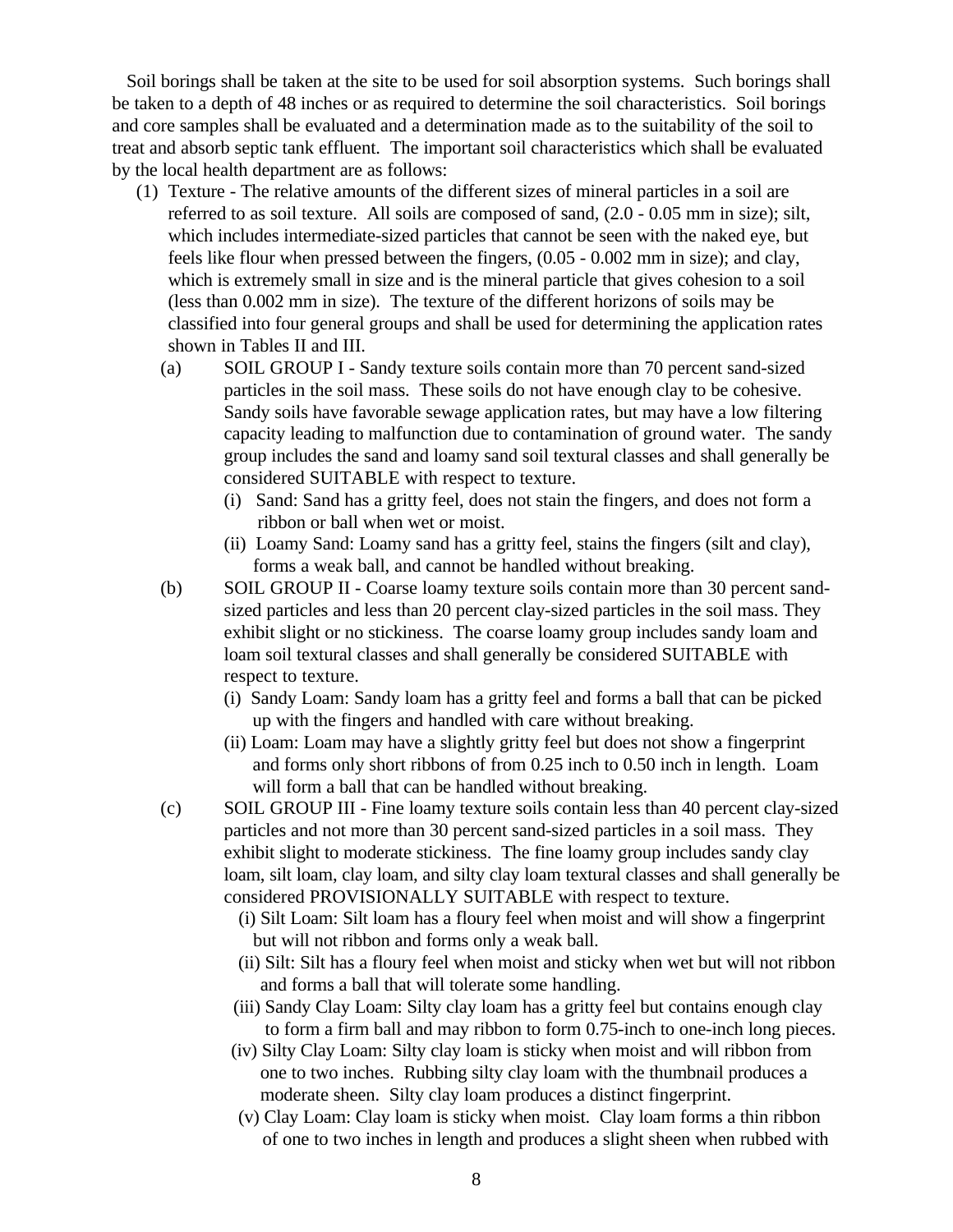the thumbnail. Clay loam produces a non-distinct fingerprint.

(d) SOIL GROUP IV - Clayey texture soils contain 40 percent or more clay-sized particles and include sandy clay, silty clay, and clay. There are two major types of clays: the 1:1 clays (Kaolinite) which do not shrink or swell extensively when dried or wetted; and the 2:1 clays (Montmorillonite) including mixed mineralogy clays, with both Kaolinite and Montmorillonite, that will shrink and swell when dried and wetted. The 1:1 clays, when wet, are slightly sticky to sticky; when moist, are friable to firm; and when dry, are slightly hard to hard. The 1:1 clays (Group IVa) shall generally be considered PROVISIONALLY SUITABLE as to texture. The 2:1 and mixed mineralogy clays, when wet, are very sticky and very plastic; and, when moist, these clays are very firm to extremely firm; and when dry, are very hard to extremely hard.

The 2:1 and mixed mineralogy clays (Group IVb) shall be considered UNSUITABLE as to texture.

- (i) Sandy Clay: Sandy clay is plastic, gritty, and sticky when moist and forms a firm ball and produces a thin ribbon to over two inches in length.
- (ii) Silty Clay: Silty clay is both plastic and sticky when moist and lacks any gritty feeling. Silty clay forms a firm ball and readily ribbons to over two inches in length.
- (iii) Clay: Clay is both sticky and plastic when moist, produces a thin ribbon over two inches in length, produces a high sheen when rubbed with the thumbnail, and forms a strong ball resistant to breaking.
- (e) The soil texture shall be estimated by field testing, as described in .1941(1). Laboratory estimation of texture by particle-size analysis may be substituted for field testing when conducted in accordance with ASTM (American Society for Testing and Materials) C-136 and D-422 standards for sieve and hydrometer analyses which are hereby adopted by reference. Copies of the standards may be inspected in and copies obtained from the Office of Administrative Procedures, Division of Health Services, P. O. Box 2091, Raleigh, N.C. 27602-2091.
- (2) Soil Consistence Soil consistence comprises the attributes of soil material, typically clay, that are expressed by the degree and kind of cohesion and adhesion or by the resistance to deformation or rupture.
	- (a) SOIL CONSISTENCE WHEN WET
		- (i) Stickiness Stickiness is the quality of adhesion to other objects. For field evaluation of stickiness, wet soil material is pressed between thumb and finger and its adherence noted. Degrees of stickiness are described as follows:
			- (A) Slightly sticky: After pressure, soil material adheres to both thumb and finger but comes off one or the other rather cleanly. It is not appreciably stretched when the digits are separated.
			- (B) Sticky: After pressure, soil material adheres to both thumb and finger and tends to stretch somewhat and pull apart rather than pulling free from either digit.
			- (C) Very sticky: After pressure, soil material adheres strongly to both thumb and finger and is decidedly stretched when they are separated.
		- (ii) Plasticity Plasticity is the ability to change shape continuously under the influence of an applied stress and to retain the impressed shape on removal of the stress. For field determination of plasticity, roll the soil material between thumb and finger and observe whether or not a wire or thin rod of soil can be formed. Degree of resistance to deformation at or slightly above field capacity as follows: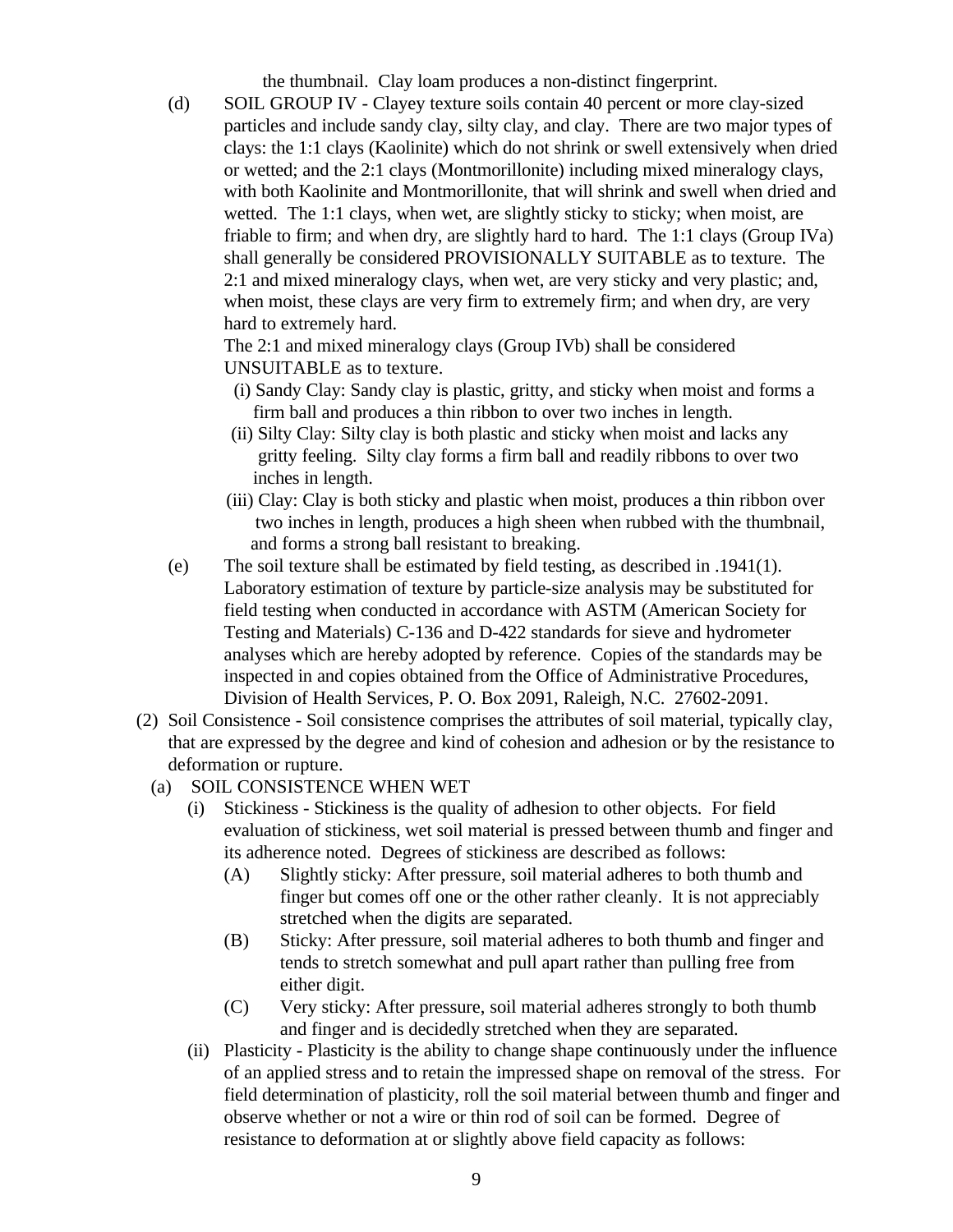- (A) Slightly plastic: Wire formable but soil mass easily deformable.
- (B) Plastic: Wire formable and moderate pressure required for deformation of the soil mass.
- (C) Very plastic: Wire formable and much pressure required for deformation of the soil mass.
- (b) SOIL CONSISTENCE WHEN MOIST Consistence when moist is determined at a moisture content approximately midway between air dry and field capacity. At this moisture content most soil materials exhibit a form of consistence characterized by: tendency to break into smaller masses rather than into powder; some deformation prior to rupture; absence of brittleness; and ability of the material after disturbance to cohere again when pressed together. To evaluate this consistence, select and attempt to crush in the hand a mass that appears slightly moist.
	- (i) Friable: Soil material crushes easily under gentle to moderate pressure between thumb and finger, and coheres when pressed together.
	- (ii) Firm: Soil material crushes under moderate pressure between thumb and finger but resistance is distinctly noticeable.
	- (iii) Very firm: Soil material crushes under strong pressure; barely crushable between thumb and finger.
	- (iv) Extremely firm: Soil material crushes only under very strong pressure; cannot be crushed between thumb and finger and must be broken apart bit by bit.
- (c) SOIL CONSISTENCE WHEN DRY The consistence of soil materials when dry is characterized by rigidity, brittleness, maximum resistance to pressure, more or less tendency to crush to a powder or to fragments with rather sharp edges, and inability of crushed material to cohere again when pressed together. To evaluate, select an air-dry mass and break in the hand.
	- (i) Slightly Hard: Weakly resistant to pressure; easily broken between thumb and finger.
	- (ii) Hard: Moderately resistant to pressure; can be broken in the hands without difficulty but is barely breakable between thumb and finger.
	- (iii) Very Hard: Very resistant to pressure; can be broken in the hands only with difficulty; not breakable between thumb and finger.
	- (iv) Extremely Hard: Extremely resistant to pressure; cannot be broken in the hands.
- (3) Organic Soils Organic soils shall be considered UNSUITABLE.
- (4) Soil Structure In many soils, the sand, silt, and clay particles tend to cling or stick to one another to form a ped or a clump of soil. This is known as soil structure. Soil structure may have a significant effect on the movement of effluent through a soil. The structure may determine the rate of movement of liquids through clayey soils. Structure is usually not important in soil Groups I and II, and these types of soils shall generally be considered SUITABLE as to structure. The three kinds of soil structure that are most significant in movement of sewage effluent through Groups III and IV soils are block-like, platy, and the absence of soil structure or massive conditions are described as follows:
	- (a) BLOCK-LIKE SOIL STRUCTURE
		- (i) In Groups III and IV soils, if the soil exhibits many peds of angular and subrounded peds, then the soils have block-like structure. The sewage effluent may move between the cracks of these types of peds. Block-like soil structure in Groups III and IV soils is frequently destroyed by mechanical equipment manipulating the soil when it is too wet. Trenches for nitrification lines being placed in Groups III and IV soils with block-like structure should only be dug when soils are moist or dry. Block-like soil structure in Groups III and IV soils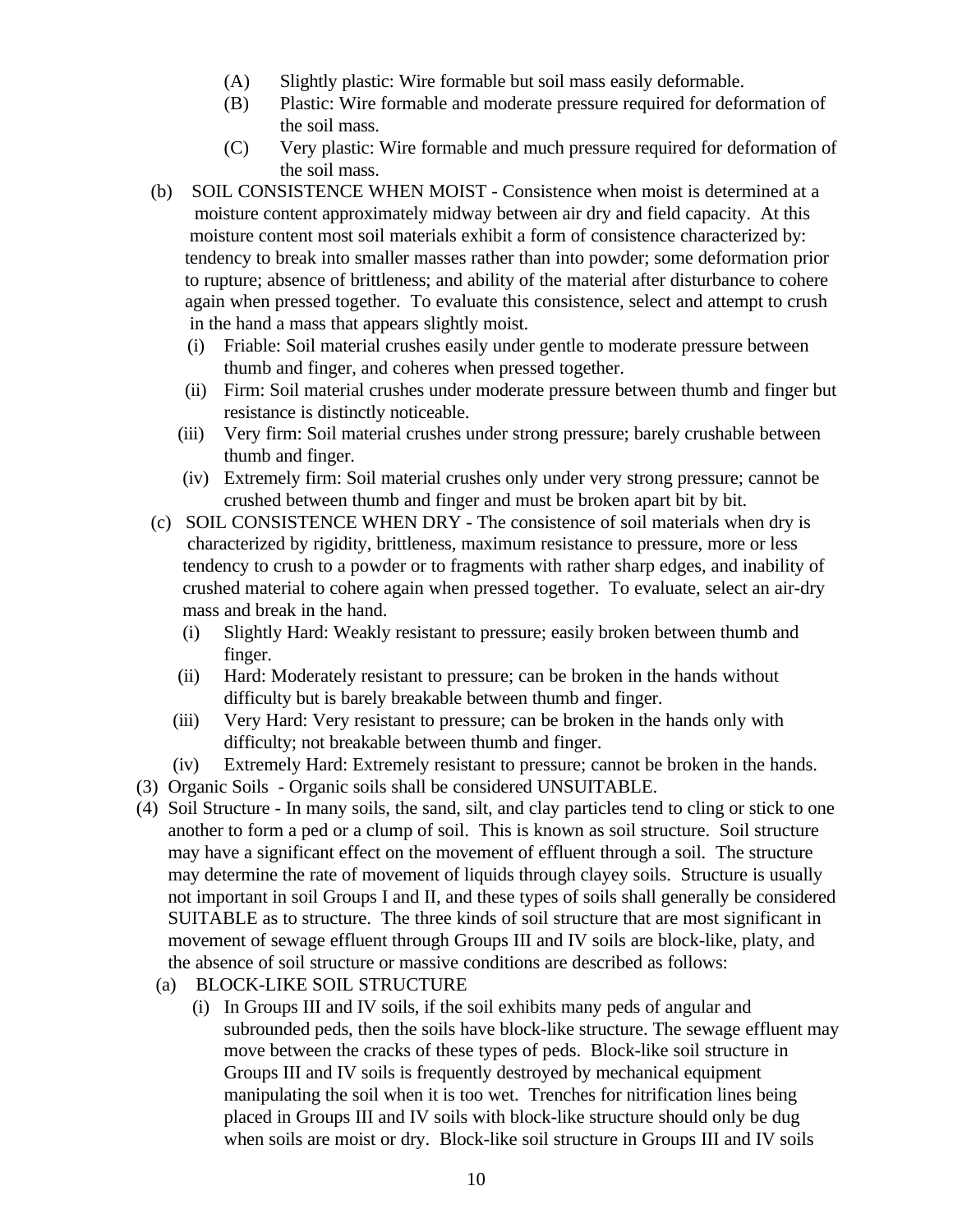shall be considered PROVISIONALLY SUITABLE as to structure.

 (ii) Some rocks, even through weathered, such as slates or creviced or fractured rocks, exhibit block-like structure, which is not changed by moving water, thereby allowing fluids to move downward without filtration. Rock shall be considered UNSUITABLE as to structure.

 (b) PLATY SOIL STRUCTURE - If Groups III and IV soils fall out into plate-like sheets, then the soil would have platy structure. Water or effluent movement through these soils would be extremely slow, and the structure shall be considered UNSUITABLE.

 (c) ABSENCE OF SOIL STRUCTURE - Some Groups II, III, and IV soils are massive and exhibit no structural aggregates. In these kinds of soils, water or effluent movement would be negligible. Such structure shall be considered UNSUITABLE.

*History Note: Statutory Authority G.S. 130A-335(e); Eff. July 1, 1982.*

#### .**1942 SOIL DRAINAGE**

 Soils with seasonally high water tables are of major concern in evaluating sites for sewage effluent disposal. These are the soil areas that give good sewage absorption rates during dry seasons of the year but force sewage effluent to the surface during the wetter seasons. The depth of the seasonal high water table can commonly be recognized by those examining soil profiles. The criterion for recognition of high water tables is that of soil color. Subsurface horizons that are in colors of reds, yellows, and browns generally indicate good soil aeration and drainage throughout the year. Subsurface horizons that are in colors of grey, olive or bluish colors indicate poor aeration and poor soil drainage. These dull or greyish colors may occur as a solid mass of soil or may be in mottles of localized spots. The volume of greyish colors is indicative of the length of time that free water stands in that soil profile. There are soils that have light-colored mottles which are relic from the light-colored rock from which the soils have weathered. These soils would not have high water tables, so one must distinguish between a true soil composed of sand, silts and clays, or the rock material that may still exist in the soil profile. Any soil profile that has the greyish colors of chroma 2 or less (Munsell color chart) indicative of high water tables, or is subject to tidal or periodic high water, within 36 inches of the surface, shall be considered UNSUITABLE as to drainage. Restrictive horizons at depths of 36 inches or less shall be considered UNSUITABLE as to depth to restrictive horizons. Where the soil is considered suitable as to structure and texture, (Soil Groups I and II) and modifications can be made to maintain the ground-water table at least 12 inches below the bottom of the nitrification trench at all times, such soils may be reclassified PROVISIONALLY SUITABLE as to drainage. Drainage systems installed for ground-water lowering shall be maintained so that a minimum separation of one foot occurs between the nitrification trench bottom and the seasonally high water table. For extensive drainage systems, such as ground-water lowering in subdivisions, easements shall be recorded and shall have adequate width for reasonable egress and ingress for maintenance.

*History Note: Statutory Authority G.S. 130A-335(e); Eff. July 1, 1982.*

#### **.1943 SOIL DEPTH**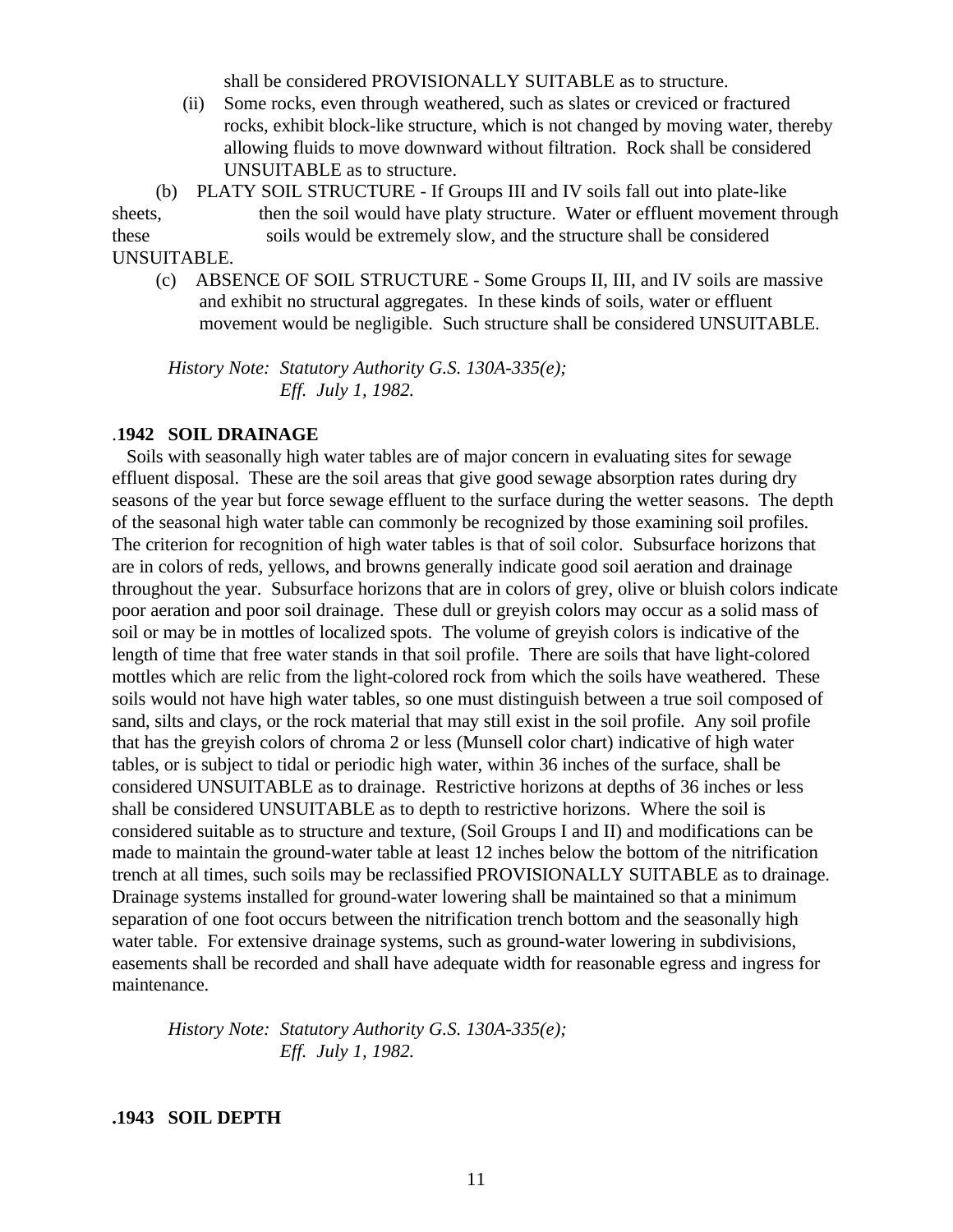The depth of soils to rock which are classified as SUITABLE or PROVISIONALLY SUITABLE as to texture and structure shall be at least 48 inches when conventional ground absorption systems at conventional depths are to be utilized. Soil depths greater than 48 inches shall be considered SUITABLE as to depth. Soil depths less than 48 inches and greater than 36 inches shall be considered PROVISIONALLY SUITABLE as to depth. Soil depths 36 inches or less shall be classified UNSUITABLE as to depth. Where special design and installation modifications can be made to provide at least one foot of naturally occurring soil below the bottom of the nitrification trench, such soils may be reclassified PROVISIONALLY SUITABLE as to depth.

*History Note: Statutory Authority G.S. 130A-335(e); Eff. July 1, 1982.*

### **.1944 RESTRICTIVE HORIZONS**

 Restrictive horizons in soils are recognized by their apparent resistance in excavation or in using a soil auger. Restrictive horizons may occur as fragipans or iron pans. These horizons are compacted soil or are cemented with iron oxide or other oxides and vary in color from red to grey. Other common restrictive horizons are ones in which materials, composed of organic matter and aluminum with or without iron, have precipitated. These materials cement the mineral soils and tend to fill the voids with silt-size particles. These horizons are commonly referred to as organic hardpans. They may be black, dark reddish-brown, or grey in color.

 Restrictive horizons that are greater than three inches thick severely restrict the movement of water and sewage effluent and do not adequately respond to ground water lowering drainage systems. Where these horizons are less than three inches thick, they do not severely restrict the movement of water and sewage effluent, but rather indicate the presence of a seasonally high water table and after special investigation may be modified as required in .1942 of this section.

 Soils in which restrictive horizons are three inches or more in thickness and at depths greater than 48 inches below the ground surface shall be considered SUITABLE as to depth to restrictive horizons. Restrictive horizons three inches or more in thickness and at depths between 48 inches and 36 inches shall be considered PROVISIONALLY SUITABLE as to depth to restrictive horizons. Restrictive horizons three inches or more in thickness encountered at depths less than 36 inches and greater than 12 inches below the ground surface shall be considered SUITABLE as to depth to restrictive horizons.

*History Note: Statutory Authority G.S. 130A-335(e); Eff. July 1, 1982. Amended Eff. October 1, 1983.*

#### **.1945 AVAILABLE SPACE**

 (a) Sites shall have sufficient available space to permit the installation and proper functioning of ground absorption sewage treatment and disposal systems, based upon the square footage of nitrification field required for the application rate determined in accordance with these rules.

 (b) Sites shall have sufficient available space for a repair area equal to the area determined in .1945(a) of this section.

 (c) The repair area requirement of paragraph (b) of this rule shall not apply to a lot or tract of land:

(1) which is specifically described in a document on file with the local health department on July 1, 1982, or which is specifically described in a recorded deed or a recorded plat on January 1, 1983; and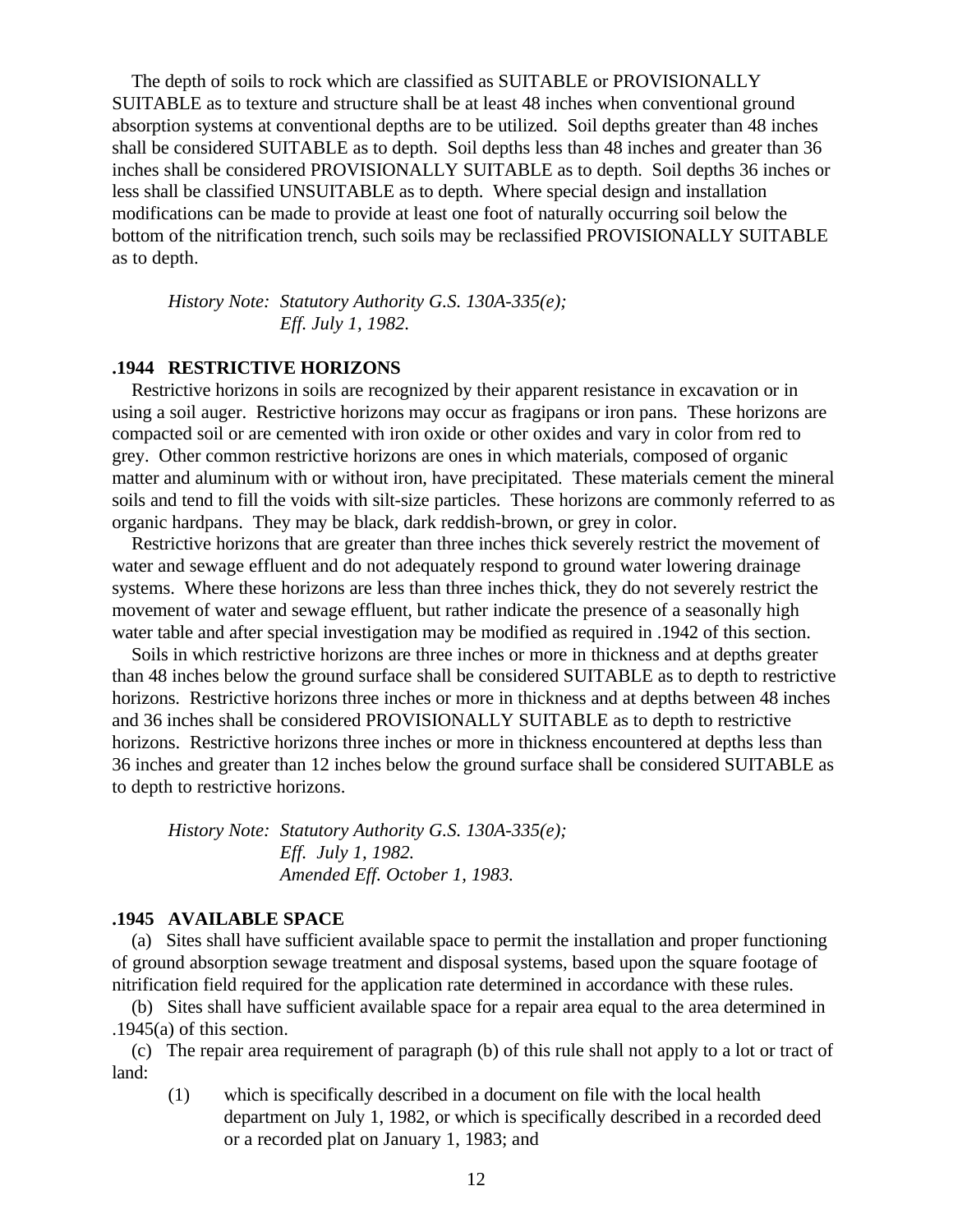- (2) which is of insufficient size to satisfy the repair area requirement of paragraph (b) of this Rule, as determined by the local health department; and
- (3) on which a ground absorption sewage treatment and disposal system with a design daily flow of:
	- (A) no more than 480 gallons is to be installed; or
	- (B) more than 480 gallons is to be installed if application for an improvement permit which meets the requirements of .1937(c) of this subchapter is received by the local health department on or before April 1, 1983.

 (d) Although a lot or tract of land is exempted under paragraph (c) from the repair area requirements of paragraph (b), the maximum feasible area, as determined by the local health department, shall be allocated for a repair area.

*History Note: Statutory Authority G.S. 130A-335(e); Eff. July 1, 1982. Amended Eff. July 1, 1983; January 1, 1983.*

# **.1946 OTHER APPLICABLE FACTORS**

 The site evaluation should include consideration of any other applicable factors involving accepted public health principles, such as:

- (1) The proximity of a large-capacity water-supply well, the cone of influence of which would dictate a larger separation distance than the minimum distance specified in .1950 of this section;
- (2) The potential public health hazard of possible failures of soil absorption systems involving large quantities of sewage, which would dictate larger separation distances than the minimums specified in .1950 of this section;
- (3) The potential public health hazard of possible massive failures of soil absorption systems proposed to serve large numbers of residences, as in residential subdivisions or mobile home parks.

*History Note: Statutory Authority G.S. 130A-335(e); Eff. July 1, 1982.*

# **.1947 DETERMINATION OF OVERALL SITE SUITABILITY**

 All of the criteria in .1940-.1946 of this section shall be determined to be SUITABLE, PROVISIONALLY SUITABLE, or UNSUITABLE, as indicated. If all criteria are classified the same, that classification will prevail. Where there is a variation in classification of the several criteria, the following shall be used in making the overall site classification. The lowest of the uncorrectable characteristics will determine the overall site classification.

- (1) If the topography is classified as unsuitable it may be reclassified provisionally suitable under the conditions outlined in .1940 of this section.
- (2) If the soil texture is classified as unsuitable, the overall classification will be unsuitable regardless of the other criteria unless the provisions of .1948(c) of this section are met.
- (3) If the soil structure is classified as unsuitable, the overall classification will be unsuitable, regardless of the classification of the other criteria unless provisions of .1948(c) of this section are met.
- (4) When soil depth is classified as unsuitable, it may be reclassified as provisionally suitable under the conditions outlined in .1943 of this section.
- (5) When the restrictive horizon is classified unsuitable, it may be reclassified as provisionally suitable under the conditions outlined in .1948(c) of this section.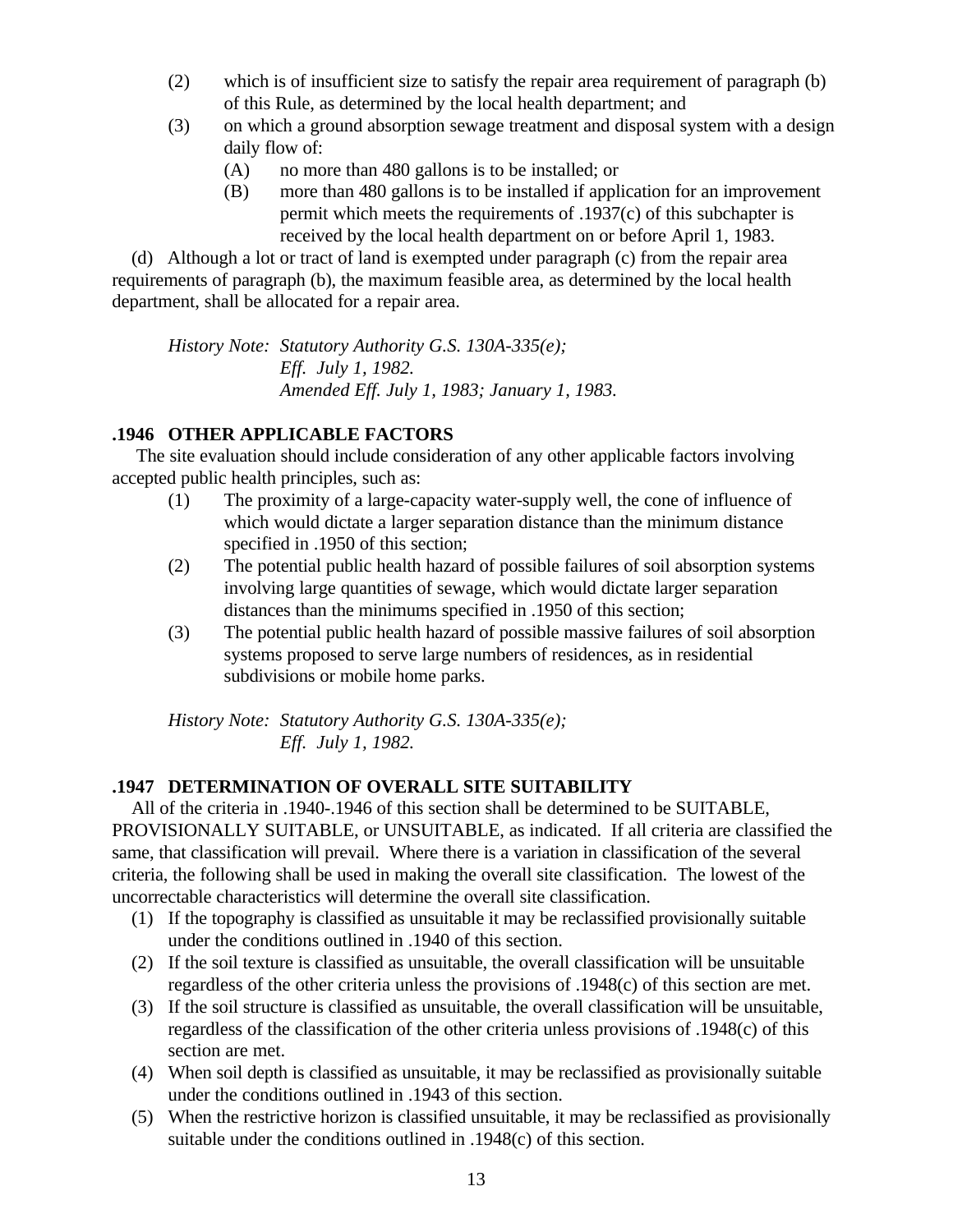(6) When drainage (ground-water level) is unsuitable, it may be reclassified as provisionally suitable under the conditions outlined in .1942 of this section.

*History Note: Statutory Authority G.S. 130A-335(e); Eff. July 1, 1982.*

## **.1948 SITE CLASSIFICATION**

 (a) Sites classified as SUITABLE may be utilized for a ground absorption sewage treatment and disposal system consistent with these rules. A suitable classification generally indicates soil and site conditions favorable for the operation of a ground absorption sewage treatment and disposal system or have slight limitations that are readily overcome by proper design and installation.

 (b) Sites classified as PROVISIONALLY SUITABLE may be utilized for a ground absorption sewage treatment and disposal system consistent with these rules but have moderate limitations. Sites classified provisionally suitable require some modifications and careful planning, design, and installation in order for a ground absorption sewage treatment and disposal system to function satisfactorily.

 (c) Sites originally classified as UNSUITABLE may be used for soil absorption disposal systems, provided engineering, hydrogeologic, and soil studies indicate to the local health department that suitable septic tank system or a suitable alternate system can reasonably be expected to function satisfactorily. Such sites may be reclassified as PROVISIONALLY SUITABLE upon submission to the local health department and when requested by the local department to the state agency of the following:

- (1) Adequate substantiating data to indicate that a ground absorption system can be installed so that the effluent will receive adequate treatment;
- (2) Adequate substantiating data to indicate that the effluent will not contaminate any drinking water supply, ground water used for drinking water, or any surface water;
- (3) Adequate substantiating data to indicate that the effluent will not be exposed on the ground surface or be discharged to surface waters where it could come in contact with people, animals or vectors.

*History Note: Statutory Authority G.S. 130A-335(e); Eff. July 1, 1982.*

# **.1949 SEWAGE FLOW RATES FOR GROUND ABSORPTION SYSTEMS**

 (a) In determining the volume of sewage from dwelling units, the flow rate shall be 120 gallons per day per bedroom. The minimum volume of sewage from each dwelling unit shall be 240 gallons per day and each additional bedroom above two bedrooms shall increase the volume of sewage by 120 gallons per day. In determining the number of bedrooms in a dwelling unit, each bedroom and any other room or addition that can reasonably be expected to function as a bedroom shall be considered a bedroom for design purposes. When the occupancy of a dwelling unit exceeds two persons per bedroom, the volume of sewage shall be determined by the maximum occupancy at a rate of 60 gallons per person per day.

 (b) Table No. I shall be used to determine the design daily flow of sewage that are minimums required for use in calculating the design volume of septic tanks and the design capacity of nitrification fields to serve selected types of establishments. Design of sewage treatment and disposal systems not identified below shall be determined using available flow data, water-using fixtures, occupancy or operation patterns, and other measured data.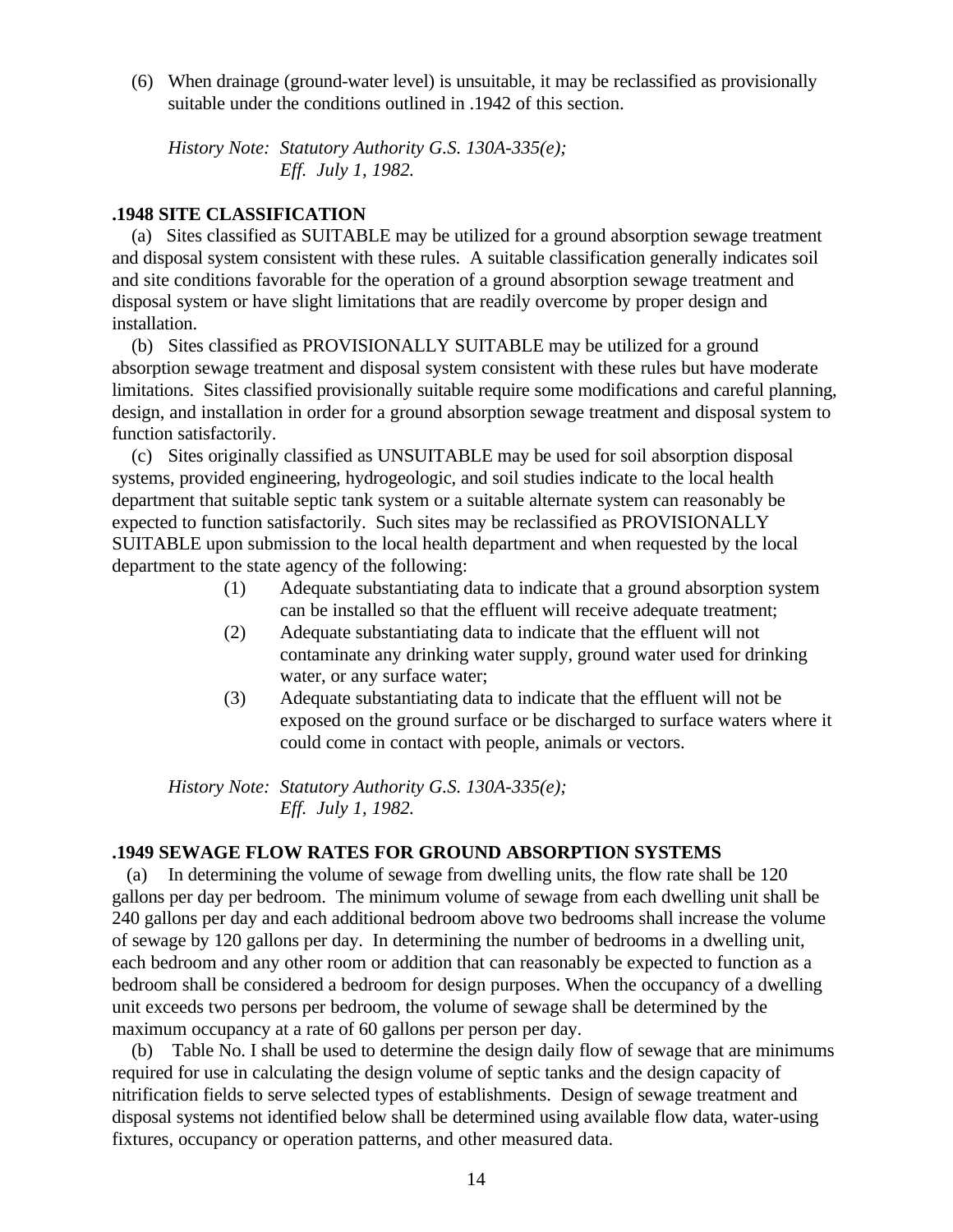# TABLE NO. I

#### TYPE OF ESTABLISHMENT DAILY FLOW FOR DESIGN

|                                                         | 5 gal/passenger                 |
|---------------------------------------------------------|---------------------------------|
| (Also R.R. stations, bus terminals - Not including food |                                 |
| service facilities)                                     |                                 |
|                                                         | 50 gal/chair                    |
|                                                         | 20 gal/seat                     |
| (Not including food service)                            |                                 |
|                                                         | 125 gal/chair                   |
|                                                         | 50 gal/lane                     |
| Camps                                                   |                                 |
|                                                         | 60 gal/person                   |
|                                                         | 60 gal/person                   |
|                                                         | 150 gal/campsite                |
|                                                         | 5 gal/seat                      |
| <b>Country Clubs</b>                                    |                                 |
|                                                         | 60 gal/resident member          |
|                                                         | 20 gal/person                   |
|                                                         | 15 gal/person                   |
|                                                         | 25 gal/person/shift             |
|                                                         | 10 gal/person/shift             |
|                                                         | 300 gal/bed                     |
|                                                         | 10 gal/boat slip                |
|                                                         | 30 gal/boat slip                |
|                                                         | 120 gal/room                    |
|                                                         | 175 gal/room                    |
|                                                         | 25 gal/person                   |
|                                                         | 60 gal/person                   |
|                                                         | 40 gal/seat or                  |
|                                                         | 40 gal/15 $2$ ft of dining area |
|                                                         | (Whichever is greater)          |
| <b>Rest Homes and Nursing Homes</b>                     |                                 |
|                                                         | 120 gal/bed                     |
|                                                         | 60 gal/bed                      |
| Schools                                                 |                                 |
| Day Schools                                             |                                 |
|                                                         | 15 gal/student                  |
|                                                         | 12 gal/student                  |
|                                                         | 10 gal/student                  |
|                                                         | 60 gal/person                   |
|                                                         | 250 gal/water closet or urinal  |
|                                                         | 200 gal/1000 ft <sup>2</sup>    |
| (Exclusive of food service)                             |                                 |
|                                                         | 5 gal/seat or space             |
|                                                         | 10 gal/person                   |
|                                                         | 120 gal/space                   |
|                                                         |                                 |

 (c) An adjusted design daily sewage flow may be granted upon a showing that a sewage system is adequate to meet actual daily water consumption from a facility included in .1949(b).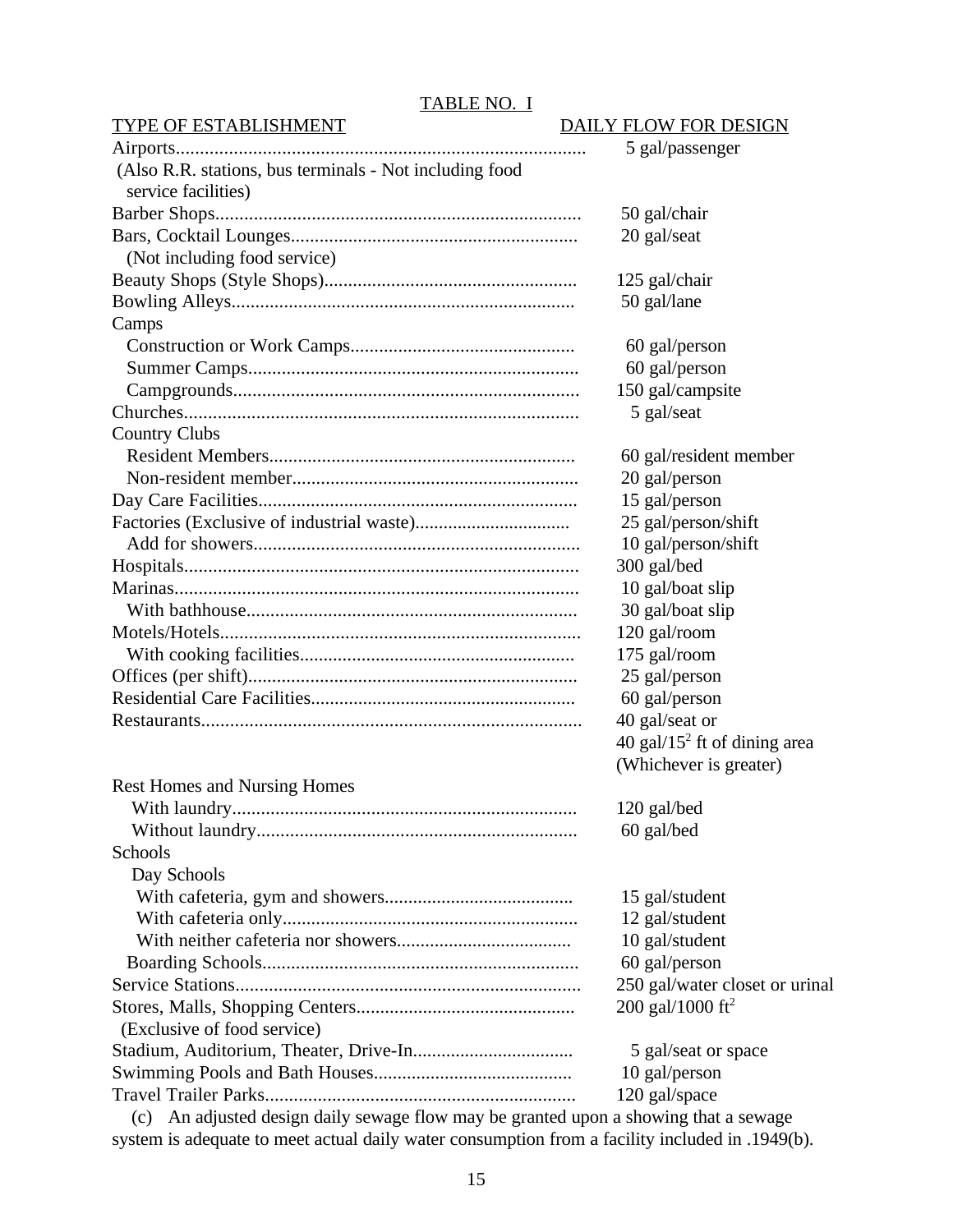Documented data from that facility or a comparable facility shall be submitted to the state and the local health department. The submitted data shall consist of at least 12 consecutive monthly total water consumption readings and at least 30 consecutive daily total water consumption readings. The daily readings shall be taken during a projected peak sewage flow month. The adjusted design daily sewage flow shall be determined by taking the numerical average of the daily readings that fall within the upper 10 percent of the daily readings when ranked in descending order.

*History Note: Statutory authority G.S. 130A-335(e);*

*Eff. July 1, 1982; Amended Eff. January 1, 1984.*

# **.1950 LOCATION OF GROUND ABSORPTION SYSTEMS**

 (a) Every ground absorption sewage treatment and disposal system shall be located at least the minimum horizontal distance from the following:

- (1) Any private water supply source----100 feet;
- (2) Any public water supply source-----100 feet;
- (3) Streams classified as A-II------------ 50 feet;
- (4) Waters classified as S.A.------------100 feet from normal high tide mark;
- (5) Any other stream, canal, marsh, or coastal waters-----50 feet;
- (6) Any Class I or Class II impounded reservoir used as a source of drinking water ---100 feet from normal high water line;
- (7) Any other lake or impoundment---- 50 feet from normal high water line;
- (8) Any building foundation ------------ 5 feet;
- (9) Any basement------------------------- 15 feet;
- (10) Any property line--------------------- 10 feet;
- (11) Top of slope of embankments or cuts of 2 feet or more vertical height---15 feet;
- (12) Any water line------------------------ 10 feet;
- (13) Drainage Systems:
	- (A) Interceptor drains----------- 10 feet upslope and 25 feet downslope,
	- (B) Ground water lowering and surface drainage ditches----- 25 feet.
- (14) Any swimming pool ---------------- 5 feet;
- (15) Any other nitrification field (except repair area)-------- 20 feet.

 (b) Nitrification line may be installed in fill ground where at least one foot of naturally occurring soil is present with suitable or provisionally suitable soil characteristics with respect to texture, structure, and drainage as required by these rules and is specifically approved by the state or local health department. Areal fill must be installed such that there is a minimum separation of two feet between the trench bottom and any soil horizon with unsuitable soil characteristics. In such areal fill sites, the soil used for fill and the areal extent of fill shall be approved by the local health department before placement and shall have such soil texture to be classified as sand, loamy sand, loam, or sandy loam. There shall be a mix of the fill soil and the original soil at the interface of the two soils.

- (c) Ground Absorption Sewage Treatment and Disposal Systems:
	- (1) Shall not be installed in sites where the seasonal high water is within one foot of the ground surface at any time of the year;
	- (2) May be located closer than 100 feet from a private water supply for repairs, space limitations, and other site-planning considerations but shall be located the maximum feasible distance and in no case less than 50 feet.

 (d) Septic tank systems shall not be located under paved areas or driveways. Cast iron or other suitable pipe may be permitted to convey the effluent under a driveway or other paved areas.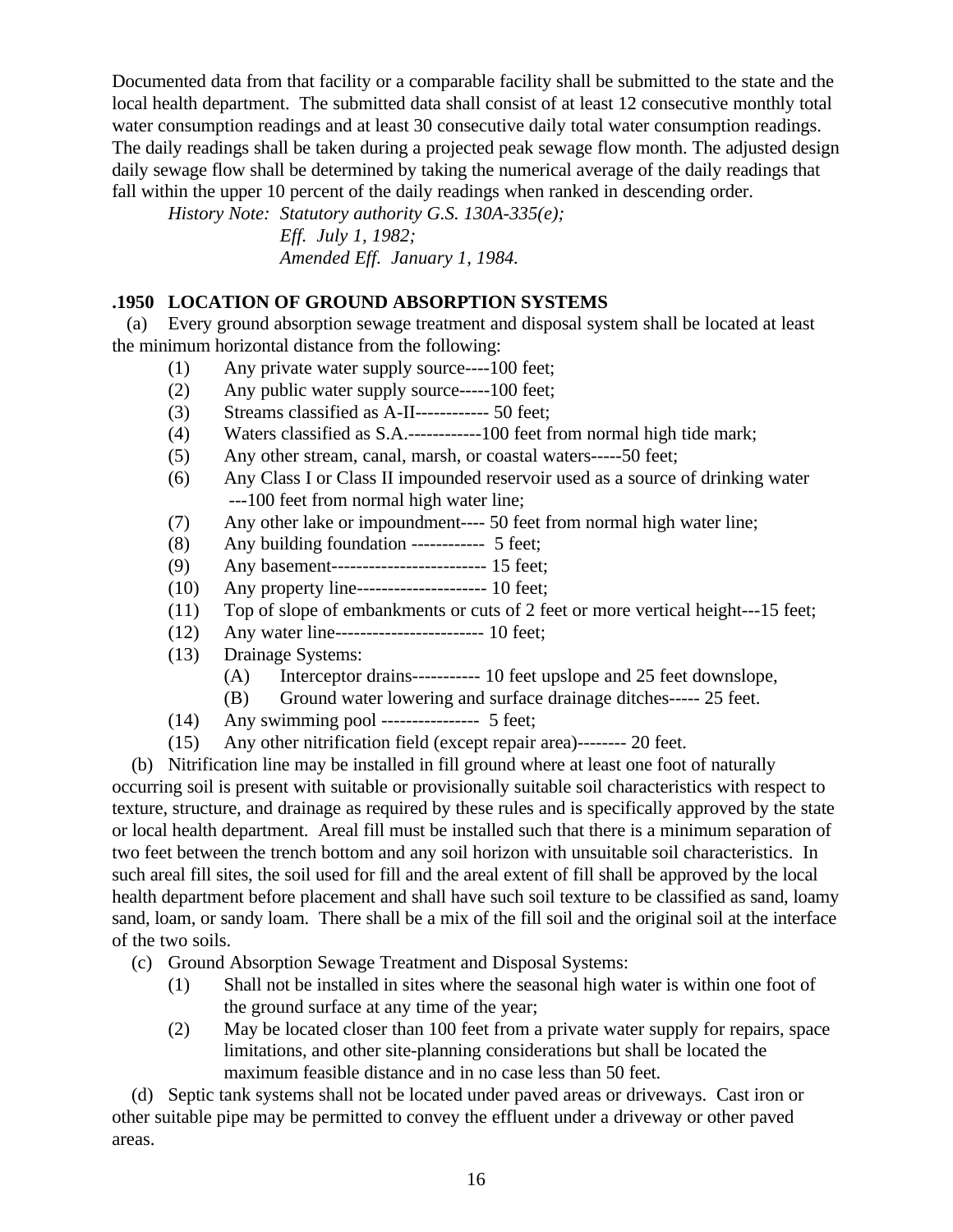*History Note: Statutory Authority G.S. 130A-335(e); Eff. July 1, 1982. Amended Eff. October 1, 1982.*

## **.1951 APPLICABILITY OF RULES**

 (a) Except as required in subsection (b) of this rule, the minimum horizontal distance requirements in .1950(a)(4), (9), (10), or (11) shall not apply to the installation of a single septic tank system serving a single-family residence not to exceed four bedrooms on a lot or tract of land:

- (1) Which, on July 1, 1977, is specifically described in a deed, contract, or other instrument-conveying fee title or which is specifically described in a recorded plat; and
- (2) Which, on July 1, 1977, is of insufficient size to satisfy the minimum horizontal distance requirements in .1950(a)(4), (9), (10), or (11) of this section; and
- (3) Which, on the date system construction is proposed to begin, is not capable of being served by a community or public sewerage system.

 (b) For those lots or tracts of land described in .1951(a) of this section, where any of the minimum horizontal distance requirements prescribed in .1950(a)  $(4)$ ,  $(9)$ ,  $(10)$ , or  $(11)$  of this section can be met, such minimum horizontal distances shall be required.

(c) For those lots or tracts of land described in  $.1951(a)$  of this section, where a specific minimum horizontal distance requirements prescribed in .1950(a)(4), (9), (10), or (11) of this section cannot be met, the maximum feasible horizontal distance, as determined by the local agency, shall be required. Provided, however, that at least the following minimum horizontal distances shall be required in all cases:

- $(1)$  .1950(a)(4) of this section, the minimum horizontal distance shall be not less than 50 feet;
- $(2)$  .1950(a)(9) of this section, the minimum horizontal distance shall be not less than 8 feet;
- $(3)$  .1950(a)(10) and (11) of this section, the minimum horizontal distance shall be not less than 5 feet.

 (d) All other provisions of this section except as exempted by this rule shall apply to the lots or tracts of land described in .1951(a) of this section. Any rules and regulations of the Commission for Health Services or any local board of health in effect on June 30, 1977, which establish greater minimum distance requirements than those provided for in this section, shall remain in effect and shall apply to a lot or tract of land to which  $.1950(a)(4),(9)$ , (10), or (11) of this section do not apply.

 (e) It shall be the responsibility of any owner of a lot or tract of land, who applies for a permit required by .1937 of this section, and who seeks, under the provisions of .1951(a) of this section, to exempt his lot or tract of land from any of the minimum horizontal distance requirements of .1950(a)(4), (9), (10), or (11) of this section to provide to the local health department necessary records of title to the lot or tract of land for which the exemption is sought in order that the local agency may determine whether the applicant is entitled to any such exemption.

 (f) For those lots or tracts of land which, on the effective date of this section, are specifically described in a deed or recorded plat, and the minimum horizontal distance requirements prescribed in .1950(a)(13)(b) cannot be met, the maximum feasible horizontal distance, as determined by the local health department, shall be required, but shall not be less than 10 feet.

*History Note: Statutory Authority G.S. 130A-335(e); Eff. July 1, 1982.*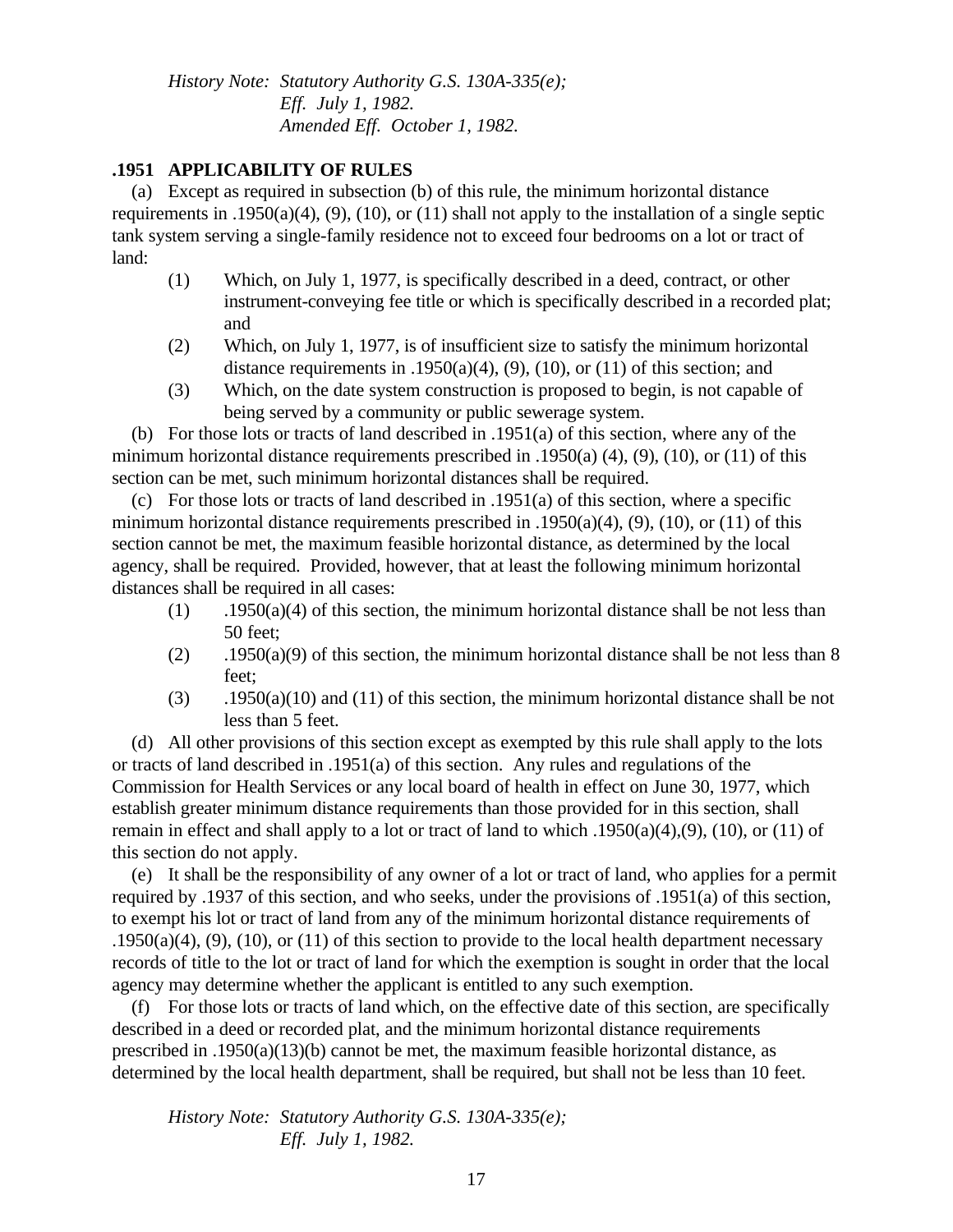#### **.1952 SEPTIC TANK CONSTRUCTION**

 (a) A septic tank shall be watertight, structurally sound, and not subject to excessive corrosion or decay. Septic tanks shall be of two-compartment design. The inlet compartment of a two-compartment tank shall be between two-thirds and three-fourths of the total tank capacity. A properly designed dosing syphon or pump shall be used for discharging sewage effluent into nitrification lines when the total length of such lines exceeds 750 linear feet in a single system. When the design daily flow from a single system exceeds 3,000 gallons per day, alternating syphons or pumps shall be used which shall discharge to separate nitrification fields. Discharges from syphon systems shall be of such design so as to fill the nitrification lines from 60 percent to 75 percent of their capacity at each discharge or as required for pressure distribution systems. Discharges from pump systems shall be designed to maximize the distribution of the effluent throughout the system. Septic tanks installed where the top will be deeper than 30 inches below the finished grade shall have an access manhole, with cover, extending to within 12 inches of the finished grade, having a minimum opening adequate to accommodate the installation or removal of the septic tank lid. Pump or dosing chambers shall have an access manhole having a minimum diameter of 30 inches extending a minimum of six inches above the finished grade. Syphon dosing chambers shall be designed in accordance with the minimum dose requirements in this rule. Effluent pump chambers shall meet the construction requirements of this section and shall have a minimum liquid capacity equivalent to the septic tank liquid capacity required in this rule. All effluent pump chambers shall have a properly functioning high-water alarm installed independent of the electrical circuit for the pump.

(b) Minimum liquid capacities for septic tanks shall be in accordance with the following:

| (1) | Residential Septic Tanks (for each individual residence or dwelling unit): |                 |                            |
|-----|----------------------------------------------------------------------------|-----------------|----------------------------|
|     | Number of                                                                  | Minimum Liquid  | <b>Equivalent Capacity</b> |
|     | Bedrooms                                                                   | Capacity        | Per Bedroom                |
|     | 2 or less                                                                  | 750 gallons     | 375 gallons                |
|     |                                                                            | 900 gallons     | 300 gallons                |
|     | $\overline{4}$                                                             | $1,000$ gallons | 250 gallons                |
|     |                                                                            | $1,250$ gallons | 250 gallons                |

These figures provide for use of garbage grinders, automatic clothes washers, and other household appliances.

- (2) Septic tanks for large residences or places of business or public assembly shall be in accordance with the following:
	- (A) The minimum liquid capacity of septic tanks for places of business or places of public assembly with a design sewage flow of 600 gallons per day or less shall be determined in accordance with the following:  $V = 2Q$ ; where V is the liquid capacity of the septic tank and Q is the design daily sewage flow.
	- (B) Individual residences with more than five bedrooms, multiple-family residences, or any place of business or public assembly where the design sewage flow is greater than 600 gallons per day, but less than 1,500 gallons per day, the liquid capacity of the septic tank shall be designed in accordance with the following:  $V = 1.17Q + 500$ ; where V is the liquid capacity of the septic tank and Q is the design daily sewage flow.
	- (C) Where the design sewage flow is 1,500 gallons per day or greater, the liquid capacity of the septic tank shall be designed in accordance with the following:  $V = 0.75Q + 1.125$ ; where V is the liquid capacity of the septic tank and Q is the design daily sewage flow.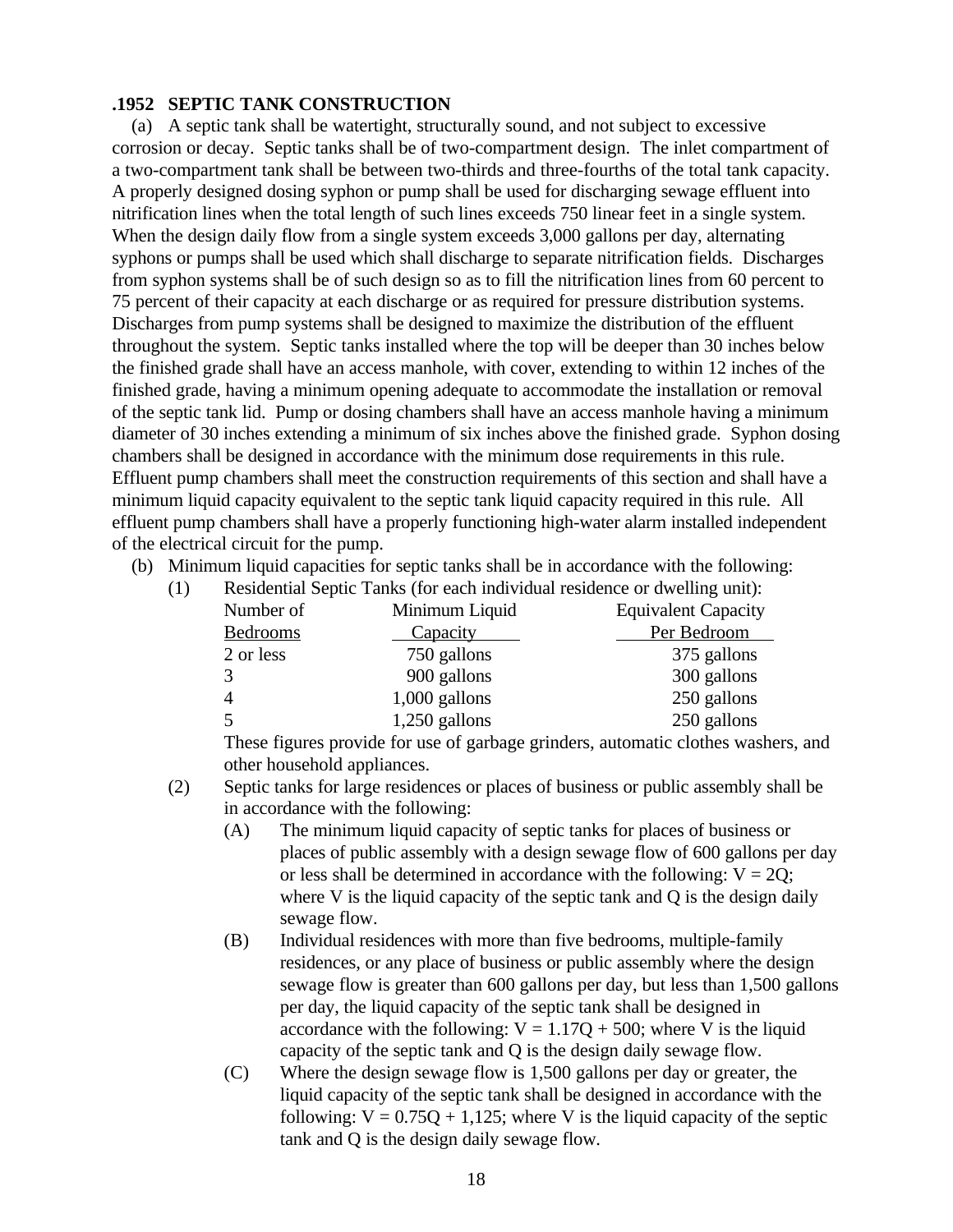(3) The minimum capacity of any septic tank or effluent pump chamber shall be 750 gallons.

*History Note: Statutory Authority G.S. 130A-335(e); Eff. July 1, 1982.*

# **.1953 PREFABRICATED TANKS**

 When prefabricated concrete tanks or tanks of other material are used, they shall be constructed in accordance with the plans which have been approved by the State Department of Human Resources and shall comply with all requirements of this section. Three complete sets of plans and specifications for the design of the prefabricated septic tank shall be submitted to the Environmental Health Section, Division of Health Services, P. O. Box 2091, Raleigh, North Carolina 27602-2091. These plans and specifications shall show the design of the septic tank in detail, including:

- (1) All pertinent dimensions;
- (2) Reinforcement material;
- (3) Material strength;
- (4) Liquid depth;
- (5) Cleanout provisions;
- (6) Other design features.

*History Note: Statutory Authority G.S. 130A-335(e); Eff. July 1, 1982.*

# **.1954 MINIMUM STANDARDS FOR PREFABRICATED SEPTIC TANKS**

 (a) The following are minimum standards of design and construction of precast reinforced concrete septic tanks:

- (1) The minimum requirement for the liquid depth is 36 inches.
- (2) A minimum of nine inches freeboard is required, the freeboard being the air space between the top of the liquid and the bottom side of the lid or cap of the tank.
- (3) The length of the septic tank shall be at least twice as long as the width.
- (4) There shall be three inlet openings in the tank, one on the tank end and one on each sidewall of the inlet end of the tank. The blockouts for these openings shall leave a concrete thickness of not less than one inch in the tank wall. The blockouts shall be made for a minimum of four-inch pipe or a maximum of six-inch pipe.
- (5) The inlet in the tank shall be a straight pipe.
- (6) The outlet shall be a cast-in-place concrete sanitary tee, a polyvinyl chloride (PVC) sanitary tee, or a polyethylene (PE) sanitary tee, made of not less than class 160 pipe or equivalent fittings and pipe. Class 160 pipe shall have a wall thickness of not less than 0.183 inches. The cast-in-place concrete sanitary tee shall have a minimum thickness of not less than two inches. The tee shall extend down onefourth of the liquid depth. The invert of the outlet shall be at least two inches lower in elevation than the invert of the inlet.
- (7) All tanks shall be manufactured with a cast-in-place partition so that the tank contains two compartments. The partition shall be located at a point not less than two-thirds nor more than three-fourths the length of the tank from the inlet end. The top of the partition shall terminate two inches below the bottom side of the tank top in order to leave space for air or gas passage between compartments. The top and bottom halves of the partition shall be cast in such manner as to leave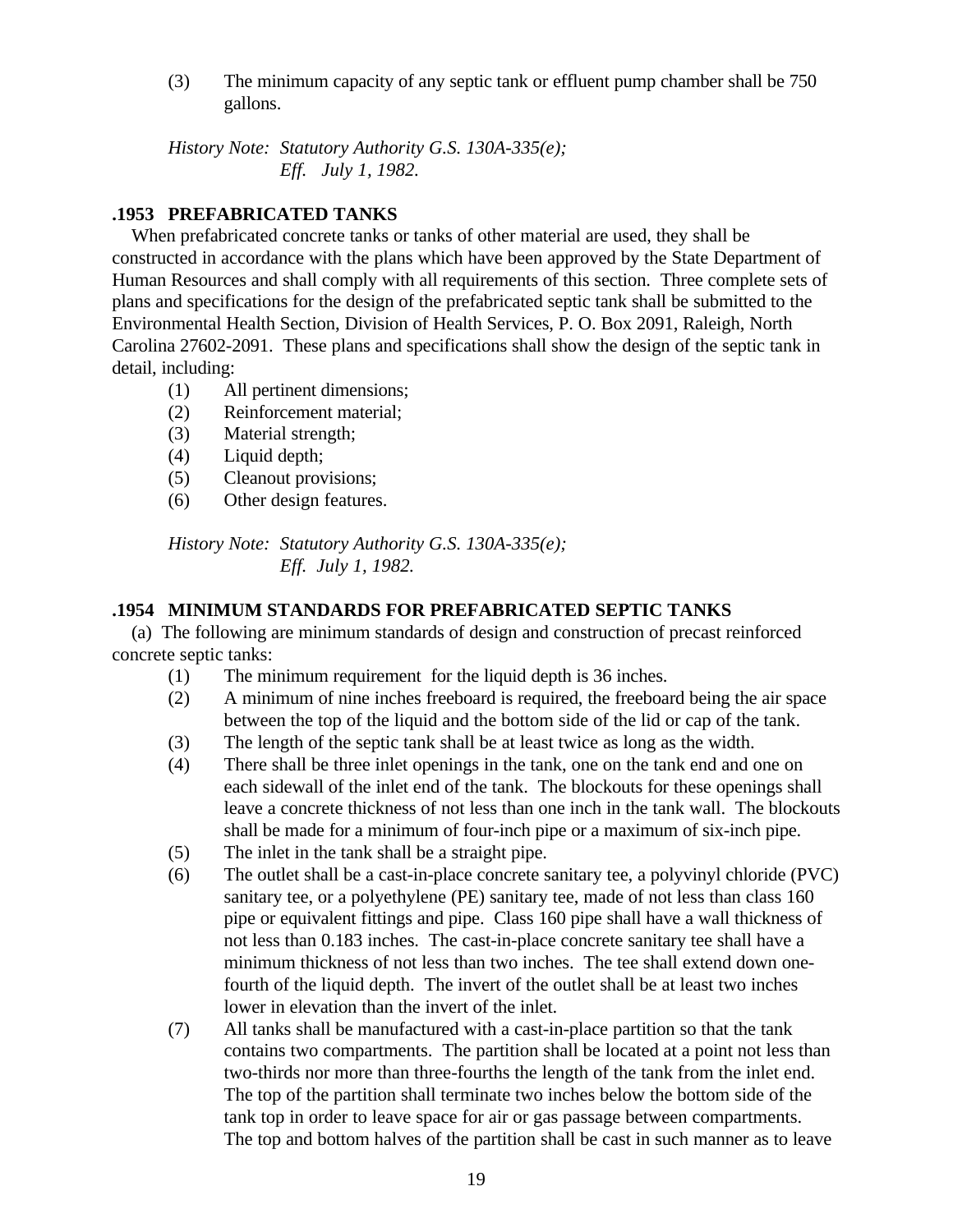a water passage slot four inches high for the full width of the tank. The partition (both halves) shall be reinforced by the placing of six-inch by six-inch No. 10 gage welded reinforcing wire. The reinforcing wire shall be bent to form an angle of 90 degrees on the ends in order to form a leg not less than four inches long. When the wire is placed in the mold, the four-inch legs shall lay parallel with the sidewall wire and adjacent to it. It is recognized that there are other methods of constructing a partition or two-compartment tank. Any method other than the one described will be considered on an individual basis for approval by the division of health services. However, the tank wall thickness must remain not less than two and one-half inches thick throughout the tank except for blockouts.

- (8) Adequate access openings must be provided in the tank top. Access shall be provided for cleaning or rodding out of the inlet pipe, for cleaning or clearing the air or gas passage space above the partition, an entrance for inserting the suction hose for tank pumping, and for entrance of a person if internal repairs are needed after pumping. This shall be accomplished by properly locating two manholes with each having a minimum opening of 18 inches by 18 inches as the opening cuts the plane of the bottom side of the top of the tank. The manhole covers shall be beveled on all sides in such manner as to accommodate a uniform load of 150 pounds per square foot without damage to the cover or the top of the tank. If the top of the tank is to be multislab construction, the slabs over the inlet of the tank, partition, and outlet of the tank must not weigh in excess of 150 pounds each. Multislab construction allows for the diminution of the manholes. Manhole covers, opening covers, or slabs shall have a handle of steel or other rot-resistant material equivalent in strength to a No. 3 reinforcing rod (rebar).
- (9) The tank shall be reinforced by using a minimum reinforcing of six-inch by six-inch No. 10 gage welded steel reinforcing wire in the top, bottom ends, and sides of the tank. The reinforcing wire shall be lapped at least six inches. The tank top must be able to withstand a uniform loading of 150 pounds per square foot. If additional reinforcing is required to accomplish this, it is the responsibility of the manufacturer to install the added reinforcing.
- (10) The top, bottom, ends, and sides of the tank must have a minimum thickness of two and one-half inches.
- (11) A minimum end product strength of 3,000 pounds per square inch shall be used in the construction of a septic tank. The strength of 3,000 pounds per square inch must have been reached within 10 percent or 300 pounds per square inch prior to the tank's being removed from the place of manufacture. It shall be the responsibility of the manufacturer to certify that this condition has been met prior to shipment. A septic tank shall be subject to testing to ascertain the strength of the concrete prior to its being approved for installation. Recognized devices for testing the strength of concrete include a properly calibrated Schmidt Rebound Hammer or Windsor Probe Test. Accelerated curing in the mold by use of propane gas or other fuels is prohibited, except in accordance with accepted methods and upon prior approval of the division of health services.
- (12) After curing, tanks manufacturer in two sections shall be joined and sealed at the joint by the manufacturer, or by the installer, by using a mastic sealant or pliable sealant that is both waterproof and corrosion resistant.
- (13) All tanks produced shall bear an imprint identifying the manufacturer, the serial number assigned to the manufacturer's plans and specifications approval by the division of health services, and the liquid or working capacity of the tank. This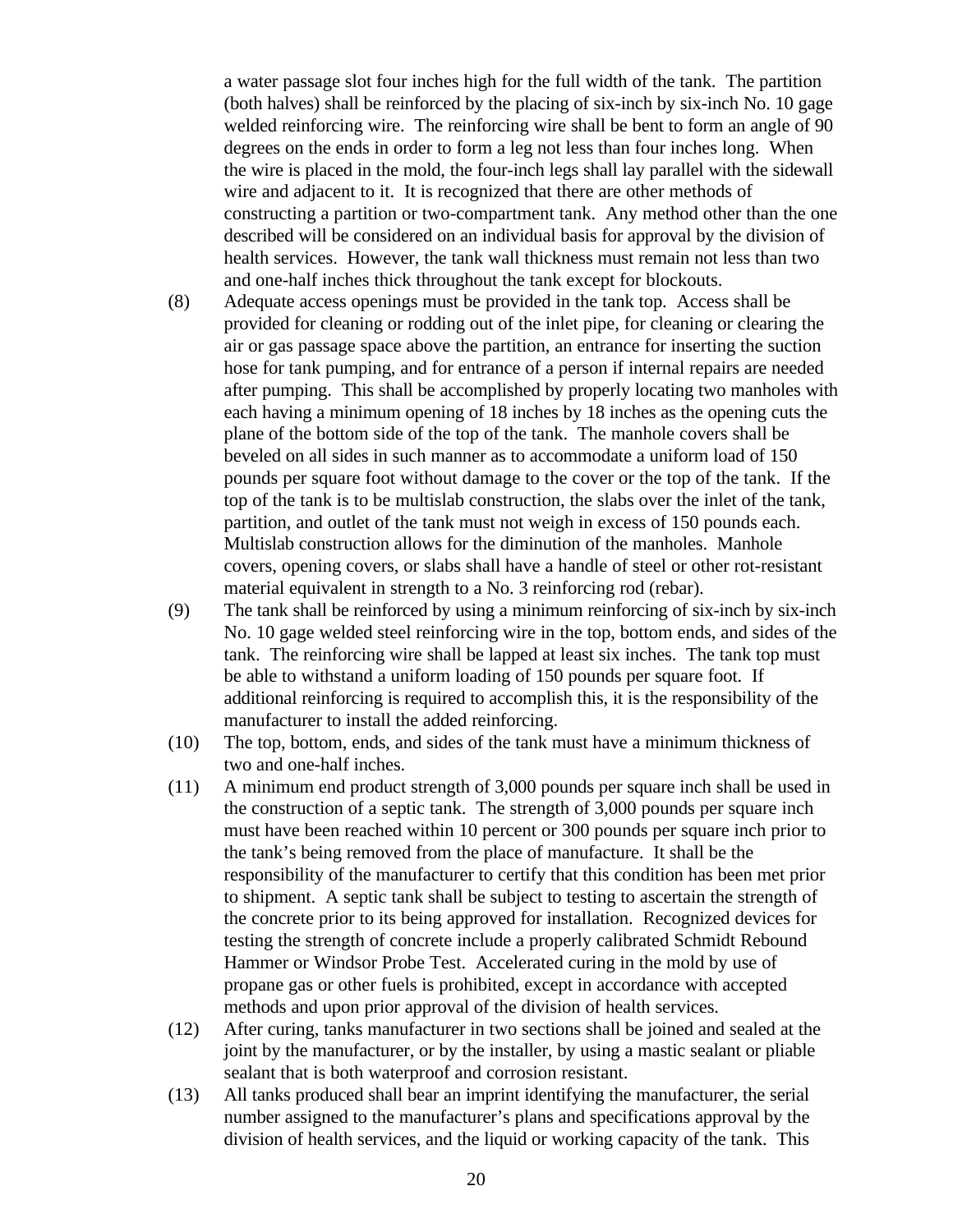imprint shall be located to the right of the blockout made for the outlet pipe on the outlet end of the tank.

 (b) Plans for prefabricated tanks, other than those for precast reinforced concrete tanks, shall be approved on an individual basis as determined by the information furnished by the designer which indicates the tank will provide equivalent effectiveness as those designed in accordance with the provisions of .1954(a).

 (c) Septic tanks other than approved prefabricated tanks shall be constructed consistent with the provisions of this rule except as follows:

- (1) Cast-in-place concrete septic tanks shall have a minimum wall thickness of six inches.
- (2) Concrete block or brick septic tanks shall have a minimum wall thickness of at least six inches when the design volume is less than 1,000 gallons and a minimum wall thickness of at least eight inches when the design volume is 1,000 gallons or more. All septic tanks constructed of block or brick shall be plastered on the inside with a 1:3 mix (one part cement, three parts sand) of Portland cement at least three-eighths inch thick or the equivalent using other approved waterproofing material.
- (3) The bottom of the built-in-place septic tank shall be poured concrete with a minimum thickness of four inches.

*History Note: Statutory Authority G.S. 130A-335(e); Eff. July 1, 1982*.

## **.1955 DESIGN CRITERIA FOR CONVENTIONAL SEWAGE SYSTEMS**

 (a) Conventional Septic Tank Systems - Conventional septic tank systems utilize a septic tank of adequate construction and design volume in accordance with the provisions of these rules which provides primary treatment of the sewage. The effluent from the septic tank flows by gravity to an approved nitrification line where the soil provides for final treatment and disposal of the sewage.

 (b) Table II shall be used in determining the application rate for septic tank systems of conventional design.

| <u>SOIL GROUP</u> | <b>SOIL TEXTURE CLASSES</b>          |                                                                     | <b>APPLICATION RATE</b><br>$\text{gpd/ft}^2$ |
|-------------------|--------------------------------------|---------------------------------------------------------------------|----------------------------------------------|
| I                 | Sands                                | Sand<br><b>Loamy Sand</b>                                           | $1.2 - 0.8$                                  |
| $\mathbf{I}$      | Coarse Loams                         | Sandy Loam<br>Loam                                                  | $0.8 - 0.6$                                  |
| III               | Fine Loams<br>(With PS<br>structure) | Sandy Clay Loam<br>Silt Loam<br>Clay Loam<br><b>Silty Clay Loam</b> | $0.6 - 0.4$                                  |
| IV a              | Clays                                | Sandy Clay<br><b>Silty Clay</b>                                     | $0.4 - 0.2$                                  |

#### Table No. II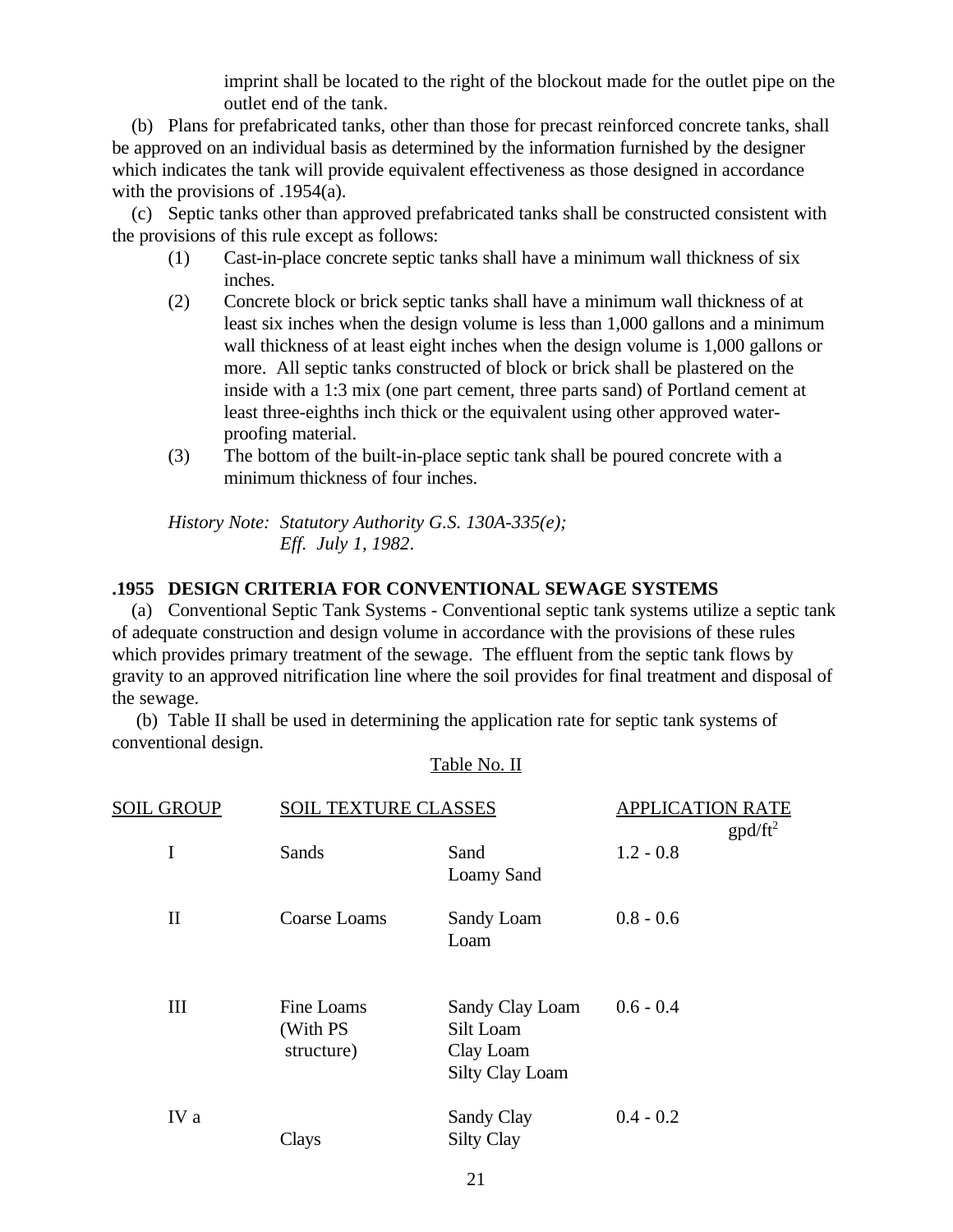| (Kaolinite or 1:1) | Clay |
|--------------------|------|
| With PS structure) |      |

| IV b | Clays             | Sandy Clay        | Unsuitable |
|------|-------------------|-------------------|------------|
|      | (Montmorillonite) | <b>Silty Clay</b> |            |
|      | or                | Clay              |            |
|      | Mixed Mineralogy) |                   |            |

 (c) In calculating the number of square feet of area needed for the nitrification field in trench system, the maximum trench width used in the calculations shall be 36 inches. Trenches shall be located not less than three times the trench width on centers with a minimum spacing of five feet on centers.

 (d) The local health department may permit the use of a bed system on sites where the soil texture can be classified into either Soil Groups I, II, or III, meeting essentially the other requirements of this section, and only on lots which are limited by topography, space, or other site-planning considerations. In such cases, the number of square feet of bottom area needed shall be increased by 50 percent over what would be required for a trench system. Nitrification lines shall be at least 18 inches from the side of the bed and shall have lines on three-foot centers. When the design volume of sewage exceeds 600 gallons per day, adequate space shall be provided to accommodate a trench system for the nitrification field.

 (e) The pipe or tubing used between the septic tank and the nitrification field shall be a minimum of four-inch nominal size Schedule 40 polyvinyl chloride (PVC), polyethylene (PE), or acrylonitrile-butadiene-styrene (ABS) or equivalent with a minimum fall of one-eighth inch per foot. Where an effluent distribution device is used between the septic tank and nitrification line, four-inch or greater non-perforated polyethylene (PE) corrugated tubing may be substituted for Schedule 40 pipe between the distribution device and the nitrification line if the following conditions are met:

- (1) the trench has a minimum bottom width of one foot;
- (2) the trench bed is compacted, smooth, and at a uniform grade;
- (3) the pipe is placed in the middle of the trench with a minimum of three inches of clearance between the pipe and the trench walls;
- (4) crushed stone or gravel envelope is placed in the trench on both sides of the pipe and up to a point at least two inches above the top of the pipe;
- (5) a minimum of six inches of soil cover is placed and compacted over the gravel envelope; and
- (6) earthen dams consisting of two feet of undisturbed or compacted soil are placed at both ends of the trench separating the trench from the distribution device and the nitrification line.

All joints from the septic tank to the nitrification line shall be watertight.

 (f) When four or six-inch diameter corrugated plastic tubing is used for nitrification lines, it shall be certified as complying with applicable ASTM standards. The corrugated tubing shall have three rows of holes, each hole between one-half inch and three-fourths inch in diameter, and spaced longitudinally approximately four inches on centers. The rows of holes may be equally spaced 120 degrees on centers around the periphery, or three rows may be located in the lower portion of the tubing, the outside rows being approximately on 120-degree centers.

 (g) Nitrification trenches shall be constructed as level as possible but in no case shall the fall in a single trench bottom exceed one-fourth inch in 10 feet as determined by an engineer's level. The nitrification trench shall not exceed a width of three feet and a depth of three feet, except as approved by the local health department.

(h) Rock used in soil absorption systems shall be clean, washed gravel or crushed stone and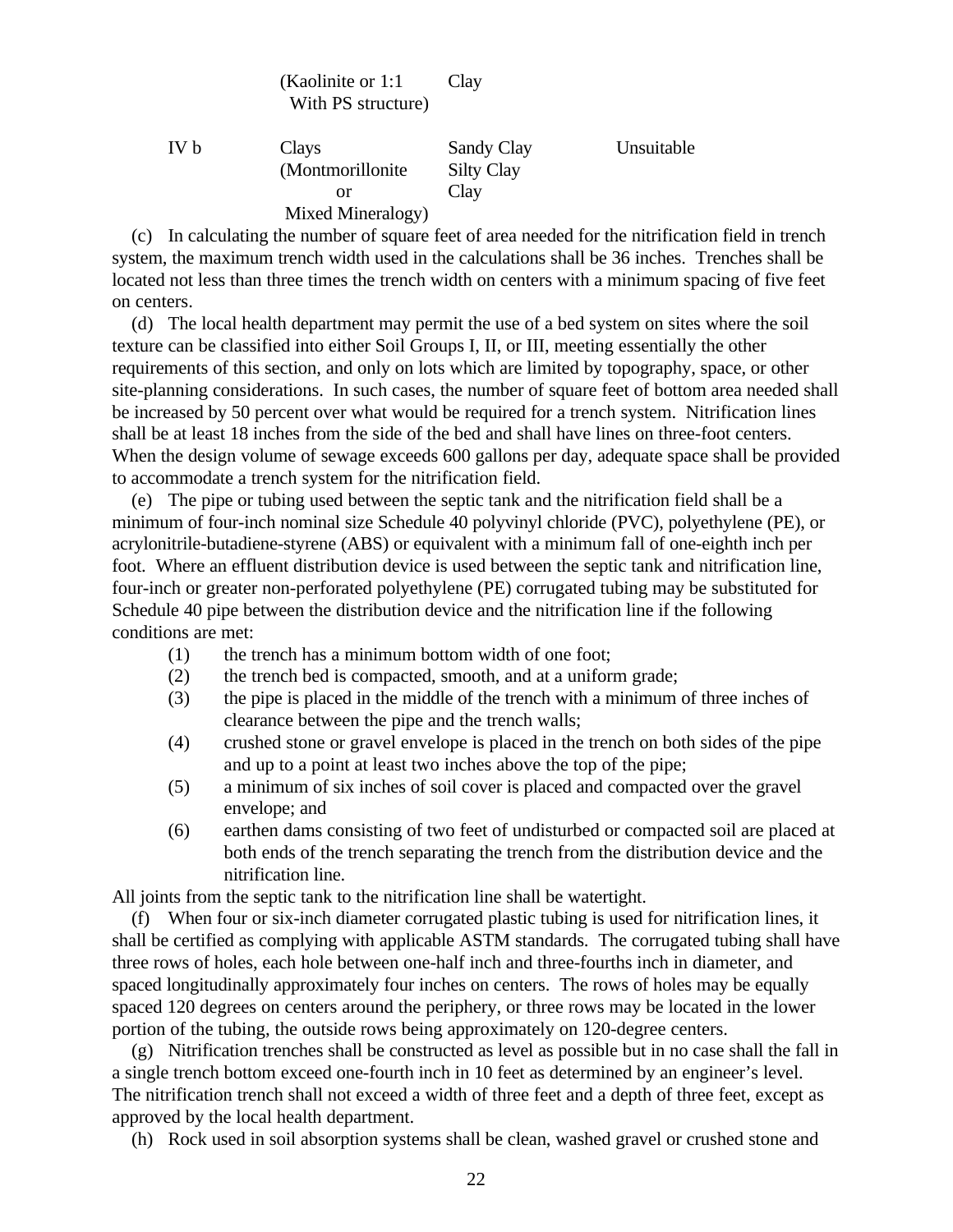graded or sized between three-fourths inch to two and one-half inches. The rock shall be placed a minimum of one foot deep with at least six inches below the pipe and two inches over the pipe and distributed uniformly across the trench bottom and over the pipe.

 (i) The soil cover over the nitrification field shall be to a depth of at least six inches. The finished grade over the nitrification field shall be landscaped to prevent the ponding of surface water and runoff of surface water shall be diverted away from the nitrification field.

 (j) Effluent distribution devices, including distribution boxes, flow dividers, and flow diversion devices, shall be of sound construction, watertight, not subject to excessive corrosion, and of adequate design as approved by the local health department. Effluent distribution devices shall be separated from the septic tank and nitrification lines by a minimum of two feet of undisturbed or compacted soil and shall be placed level on a solid foundation of soil or concrete to prevent differential settlement of the device.

 (k) Grease traps or grease interceptors shall be required at certain places of business, including restaurants and meat markets, where the accumulation of grease can cause premature failure of a soil absorption system. Specially designed grease interceptors may be used in lieu of grease traps where it has been demonstrated that they will provide equal or improved performance.

 (l) Stepdowns or drop boxes may be used where topography prohibits the placement of nitrification trenches on level grade. Stepdowns shall be constructed of two feet of undisturbed soil and constructed to a height level with the top of the upper nitrification line. Drop boxes shall be constructed so that the inlet supply pipe is one inch above the invert of the outlet supply pipe which is connected to the next lower drop box. The top of the trench outlet laterals, which allow effluent to move to the nitrification lines, shall be two inches below the invert of the outlet supply line. It is recommended that drop boxes be designed to close off the trench outlets to provide for periods of resting when the nitrification trench becomes saturated.

*History Note: Statutory Authority G.S. 130A-335(e); Eff. July 1, 1982. Amended Eff. February 1, 1987.*

## **.1956 POSSIBLE MODIFICATIONS TO CONVENTIONAL SEPTIC TANK SYSTEMS**

 Possible modifications to conventional septic tank systems which may be utilized to overcome selected soil and site limitations and must be approved by the local heath department include the following:

- (a) Shallow placement of nitrification trenches shall be utilized where insufficient depth to seasonally high, or perched, water table or where insufficient soil depth prevents the placement of conventional nitrification lines in accordance with this section. Shallow trenches shall be designed and constructed to provide at least one foot of natural soil separation between the trench bottom and the uppermost elevation of the seasonally high, or perched, water table, and rock.
- (b) Alternating dual field nitrification systems may be utilized where soils are limited by high clogging potentials (soil groups III and IV) and where the potential for malfunction and need for immediate repair is required. Alternating dual field nitrification systems shall be designed with two complete nitrification fields, each sized a minimum of 75 percent of the total area required for a single field and separated by an effluent flow diversion valve. The diversion valve shall be constructed to resist 500 pounds crushing strength, structurally sound, and shall be resistant to corrosion. Valves placed below ground level shall be provided with a valve box and suitable valve stem so that it may be operated from the ground surface.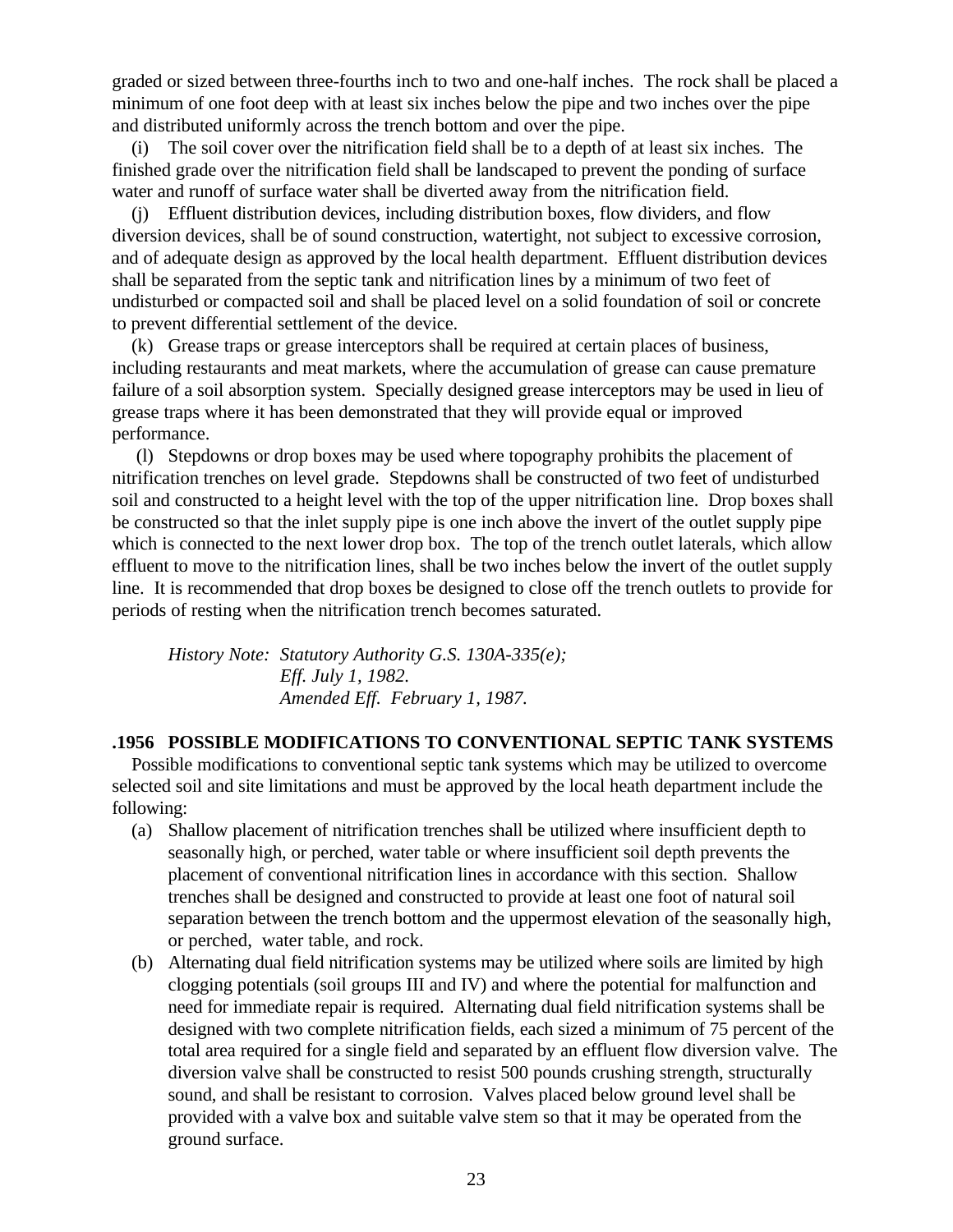(c) Modified nitrification lines, including large diameter pipe (greater than four inches I.D.), specially designed porous block systems, V-type nitrification trenches, shall be approved on a site-specific basis by the local health department.

*History Note: Statutory Authority G.S. 130A-335(e); Eff. July 1, 1982. Amended Eff. October 1, 1983*.

## **.1957 DESIGN CRITERIA FOR DESIGN OF ALTERNATIVE SEWAGE SYSTEMS**

 (a) Low-pressure pipe (LPP) system - A low-pressure (two to four-foot pressure head) pipe system may be utilized where soil and site conditions prohibit the installation of a conventional or modified septic tank system due to the presence of shallow soil conditions, seasonally high water table conditions, and slow soil permeability.

- (1) The LPP shall consist of the following basic components:
	- (A) A network of small-diameter (1 inch to 2 inches) perforated PVC 160 psi pipe or equivalent placed in natural soil at shallow depths (generally 6 inches to 12 inches) in narrow trenches not less than 6 inches in width;
	- (B) A properly designed, two-compartment septic tank or other approved pretreatment system and a pumping or dosing tank;
	- (C) An approved submersible effluent pump with appropriate on-off controls for controlled dosing and a high-water alarm or other approved pressure dosing and distribution system;
	- (D) A watertight supply manifold pipe for conveying effluent from the pump to the low-pressure network.
- (2) The soil and site criteria for low-pressure pipe systems shall meet the following minimum requirements:
	- (A) LPP nitrification fields shall not be installed on slopes in excess of 10 percent. LPP nitrification fields may be installed on slopes greater than 10 percent but require special design procedures to assure proper distribution of effluent over the nitrification field.
	- (B) There shall be at least 24 inches of separation between the naturally occurring soil surface and rock, water-impeding formation, or seasonally high water table. This 24-inch depth shall consist of suitable or provisionally suitable soil with respect to texture, structure, and drainage.
	- (C) Components of the LPP shall not be located in depressions or areas subject to frequent flooding. Surface water, perched ground water, and other subsurface lateral water movement shall be intercepted or diverted away from all components of the LPP. Final shape of the LPP distribution field shall be such that rainwater or runoff is shed.
	- (D) Location of the septic tank, pumping or dosing chamber, and LPP nitrification field is subject to the same horizontal setbacks specified in .1950(a). Horizontal distances from the LPP nitrification field shall be measured from a margin two and one-half feet beyond the lateral and manifold pipes.
	- (E) An area that is at least equal in size to the LPP distribution field area (plus a two and one-half foot margin beyond lateral and manifold pipes) and meeting all other site and soil criteria shall be set aside for a replacement field.
	- (F) There shall be no soil disturbance to an approved site for an LPP system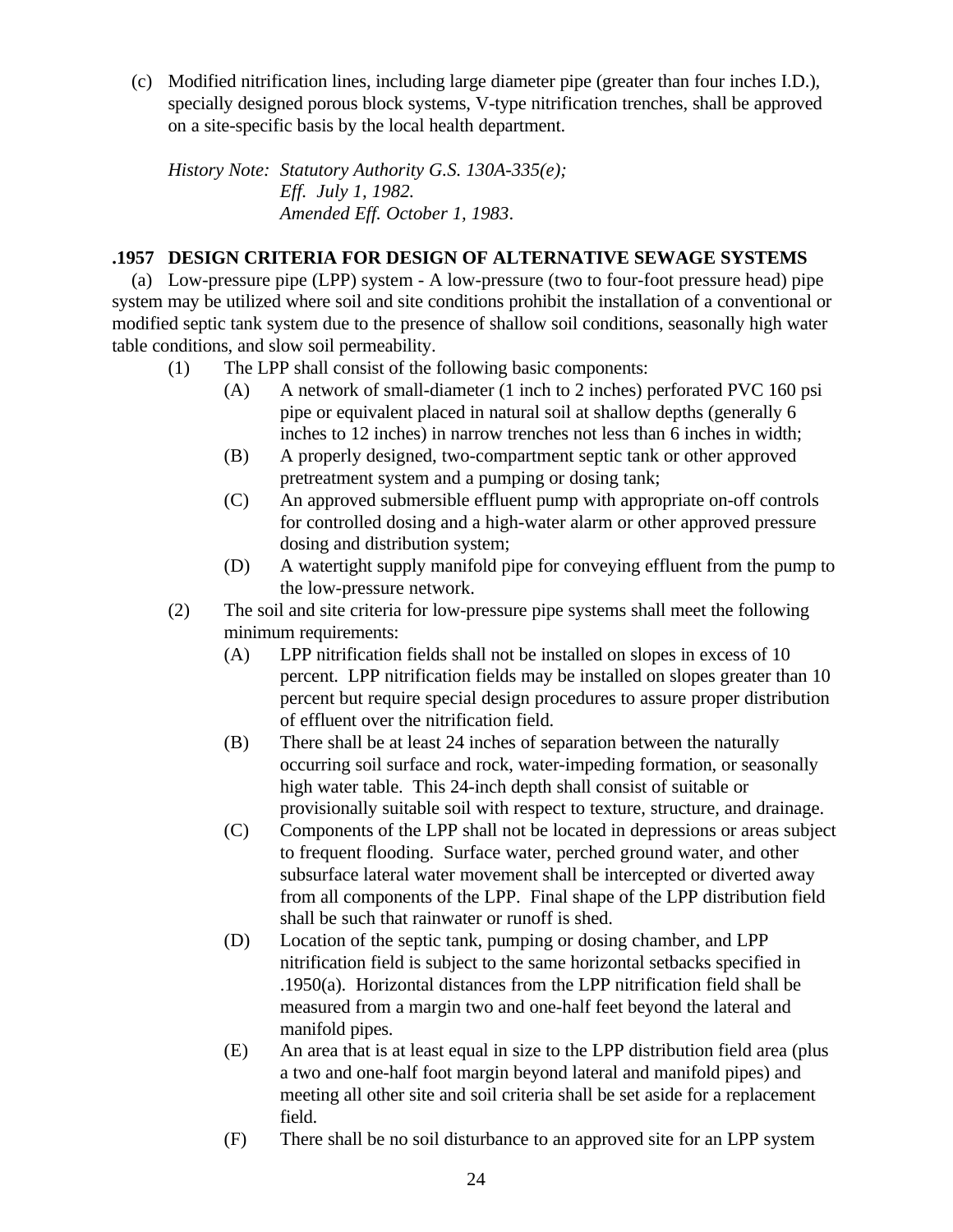except the minimum required for installation.

(3) Application rates - Table III shall be used in determining the maximum application rate for low-pressure pipe systems.

|                   |                              | TABLE <u>NO. III</u>                                                |                         |
|-------------------|------------------------------|---------------------------------------------------------------------|-------------------------|
| <b>SOIL GROUP</b> | <b>SOIL TEXTURAL CLASSES</b> |                                                                     | <b>APPLICATION RATE</b> |
|                   |                              |                                                                     | gpd/ft                  |
| I                 | Sands                        | Sand                                                                | $0.6 - 0.4$             |
|                   |                              | <b>Loamy Sand</b>                                                   |                         |
| $\mathbf{I}$      | Coarse Loams                 | Sandy Loam<br>Loam                                                  | $0.4 - 0.3$             |
| III               | Fine Loams                   | Sandy Clay Loam<br>Silt Loam<br>Clay Loam<br><b>Silty Clay Loam</b> | $0.3 - 0.2$             |
| IV a              | Clays                        | Sandy Clay<br><b>Silty Clay</b><br>Clay                             | $0.2 - 0.1$             |

- (4) In calculating the number of square feet for the nitrification field, the design sewage flow shall be divided by the application rate from Table III. The nitrification lines shall have a minimum spacing of five feet on centers.
- (5) Design of the LPP shall comply with accepted practices and be specifically approved by the local health department.

 (b) Alternative systems other than the low-pressure pipe system shall be approved by the local health department in accordance with .1948(c).

*History Note: Statutory Authority G.S. 130-166.65; Eff. July 1, 1982.*

#### **.1958 NON-GROUND ABSORPTION SEWAGE TREATMENT SYSTEMS**

 (a) Where an approved privy, an approved septic tank system, or a connection to an approved public or community sewage system is impossible or impractical, this section shall not prohibit the state or local health department from permitting approved non-ground absorption treatment systems utilizing heat or other approved means for reducing the toilet contents to an inert or stabilized residue or to an otherwise harmless condition, rendering such contents non-infectious or non-contaminating. Alternative systems shall be designed to comply with the purposes and intent of this section.

 (b) Holding tanks shall not be considered as an acceptable sewage treatment and disposal system and their use is prohibited.

 (c) Incinerating, composting, vault privies, and mechanical toilets shall be approved by the state agency or local health department only when all of the sewage will receive adequate treatment and disposal.

 (d) Sewage recycling systems which discharge treated wastewater meeting the state drinking water standards may be used only for toilet flushing and recycled sewage shall not be used for body contact or human consumption. Such systems must be specifically approved by the state or local health department.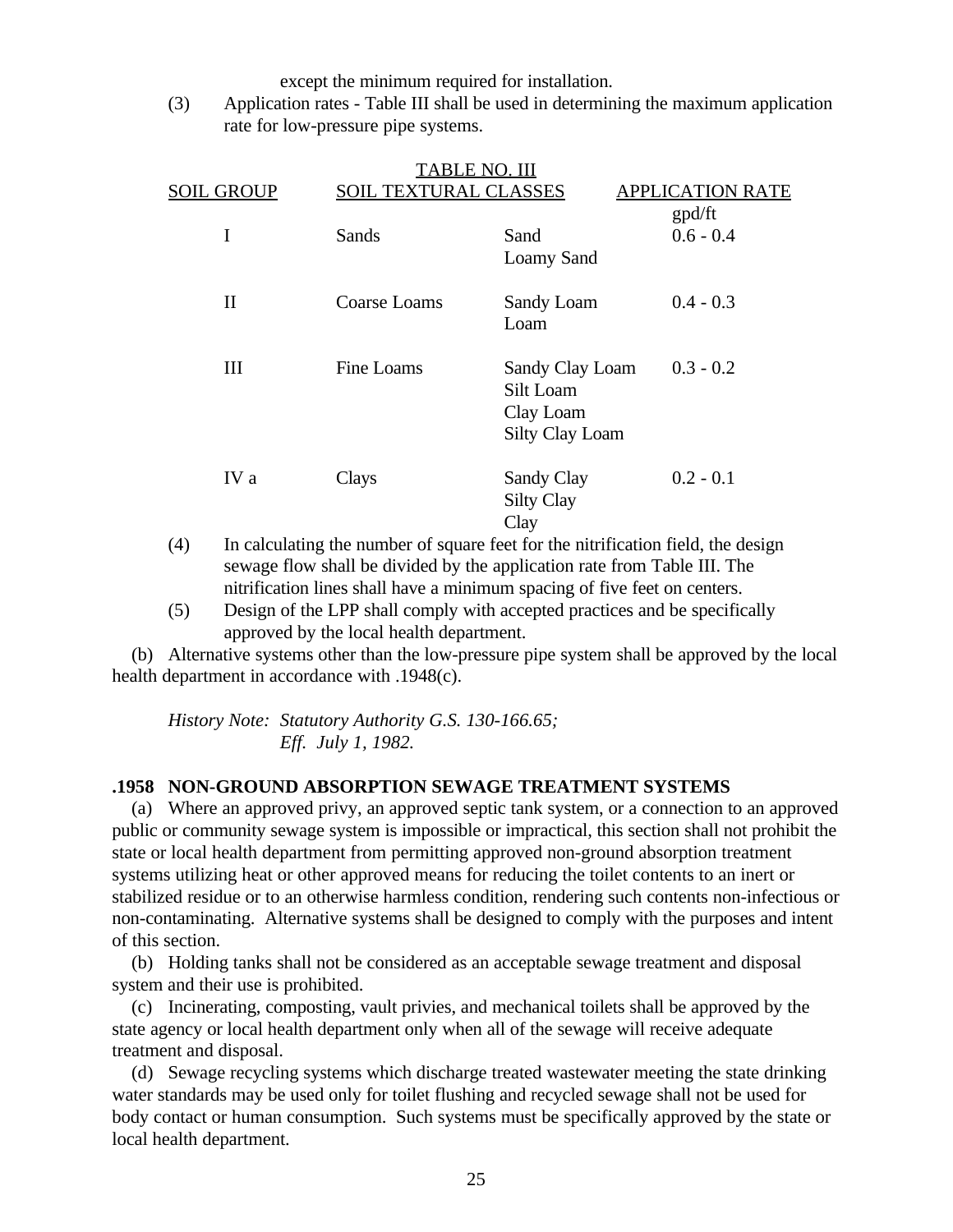(e) Chemical toilets shall be used temporarily for mass gatherings, construction sites, or other places of business or public assembly for non-permanent use.

*History Note: Statutory Authority G.S. 130-166.65; Eff. July 1, 1982.*

# **.1959 PRIVY CONSTRUCTION**

 (a) An "approved privy" shall consist of a pit, floor slab, and seat assembly housed in a building which affords privacy and reasonable protection from the weather.

- (1) The pit shall consist of an excavation at least 42 inches square and in no case shall the bottom of an excavation be closer than one foot from the seasonally high water table or rock.
- (2) The pit shall be properly curbed to prevent caving. In sandy or loose soil, the curb shall extend the full depth of the pit. In tight soils, partial curbing is acceptable if it prevents caving.
- (3) The privy floor slab shall be constructed of reinforced concrete. Where it is impractical to secure or construct reinforced concrete floor assemblies, wood construction will be accepted provided the floor slab is made of rough sub-flooring and covered with tight tongue-and-groove flooring or other type flooring materials to provide strength and prevent entrance of flies and mosquitoes to the privy pit. Where wood construction is used, floors shall be anchored to at least four-inch by four-inch sills. All wood material within 12 inches of finished grade should be treated to prevent rot and insect infestation.
- (4) Wood used for riser, seat assemblies, and the floor slab shall be tongue-and-groove or plywood (exterior or marine) material.
- (5) Privies shall not be used for the disposal of water-carried sewage.

*History Note: Statutory Authority G.S. 130A-335(e); Eff. July 1, 1982.*

# **.1960 MAINTENANCE OF PRIVIES**

 (a) Any person owning or controlling the property upon which a privy is located shall be responsible for these requirements:

- (1) The privy building shall afford a reasonable degree of protection from bad weather conditions.
- (2) When the pit becomes filled to within 18 inches of the top of the ground, the privy building must be moved to a new pit and the old pit completely covered with earth.
- (3) If the pit should cave in, a new pit shall be provided.
- (b) The tenant or person occupying the property shall be responsible for these requirements:
	- (1) The walls, floors, and seat of the privy and grounds immediately adjacent to the building must be kept in a clean and decent condition.
	- (2) Fowl and other animals shall not be harbored in the privy building.
	- (3) Seat cover shall be hinged and closed at all times when the privy is not in use.
	- (4) Flies shall be excluded from the pit at all times. The application of a cupful of kerosene or used oil once each week will assist in controlling mosquito breeding and keep down odors.
	- (5) Ashes, garbage, and trash shall be kept out of the pit.

*History Note: Statutory Authority G.S. 130A-335(e);*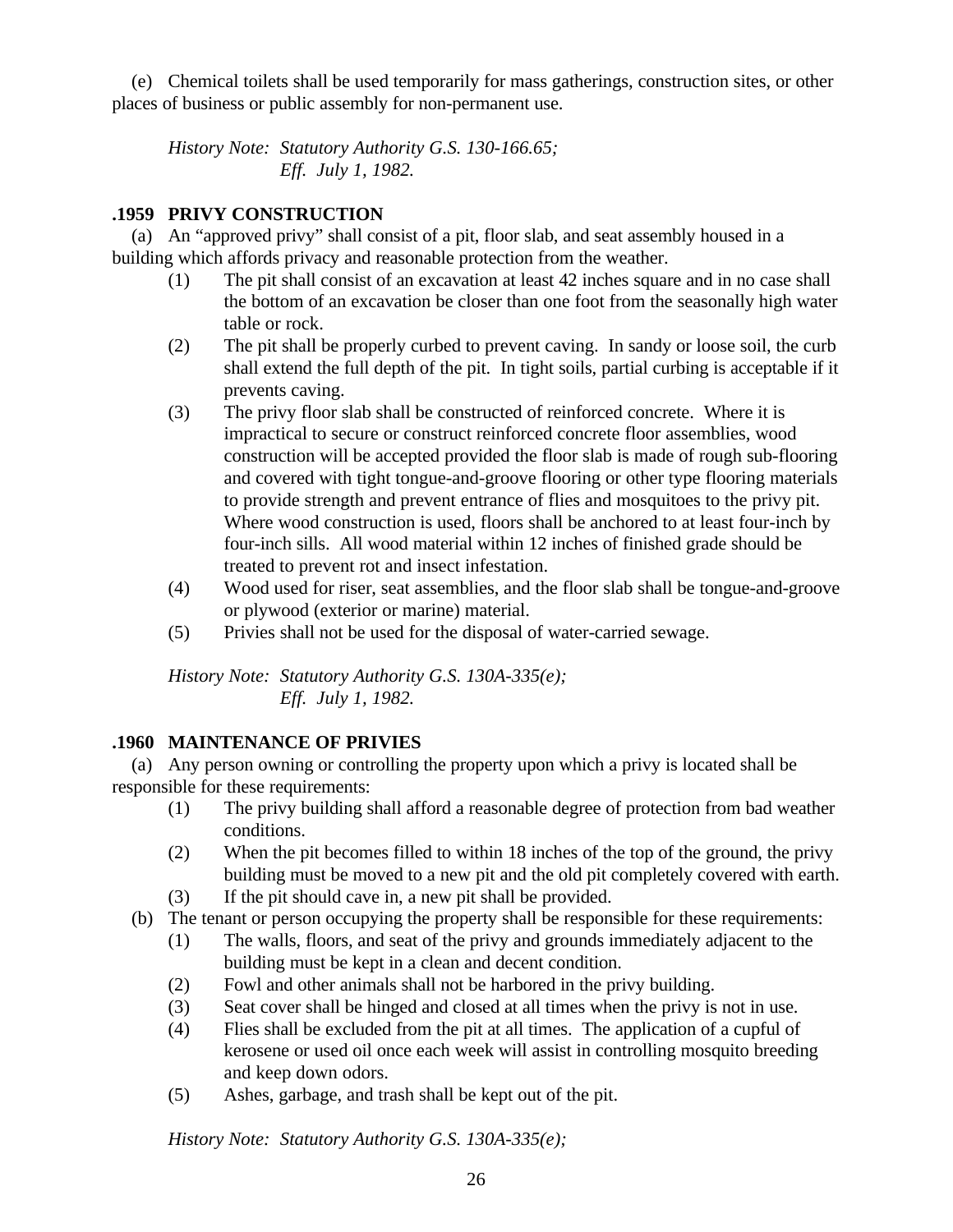*Eff. July 1, 1982*.

#### **.1961 MAINTENANCE OF SEWAGE SYSTEMS AND SEPTAGE DISPOSAL**

 (a) Any person owning or controlling the property upon which a ground absorption sewage treatment and disposal system is installed shall be responsible for the following items regarding the maintenance of the system:

- (1) Ground absorption sewage treatment and disposal systems shall be maintained at all times to prevent seepage or discharge of sewage or effluent to the surface of the ground or to surface waters.
- (2) Ground absorption sewage treatment and disposal systems need occasional cleaning and should be checked at least once every three years to determine if septage needs removing (once a year if garbage grinders are discharging to the tank).

 (b) Septage removed from ground absorption sewage treatment and disposal systems shall be properly disposed of only at approved locations in accordance with applicable laws, rules, and regulations and consistent with good public health practice. If septage is applied to the land, it shall be buried or plowed under at an approved location within 24 hours. Proper disposal of septage shall be the responsibility of the person providing the septage pumping service.

 (c) Ground absorption sewage treatment and disposal systems which create a public health risk, environmental hazard, or nuisance by surfacing of effluent or discharge directly into the ground water or the surface waters shall be repaired within 30 days of notification by the state or local health department unless the notification otherwise specifies in writing. The state or local health department shall investigate any state or local health department shall investigate any malfunctioning system and use the best practical technology consistent with good public health practice in requiring repairs to a malfunctioning ground absorption sewage treatment and disposal system.

*History Note: Statutory Authority G.S. 130A-294; 130A-335(e); Eff. July 1, 1982.*

#### **.1962 EXEMPTION**

 The provisions of this section shall not apply to properly functioning sewage treatment and disposal systems in use or for which a valid permit has been issued prior to the effective date of these rules. This exemption is applicable only where the sewage flow and sewage characteristics are unchanged.

*History Note: Statutory Authority G.S. 130A-335(e); Eff. July 1, 1982.*

## .**1963 DISUSE OF SEWAGE SYSTEM**

 Notwithstanding the foregoing provisions of .1962 of this section, if, for any reason, a sewage treatment and disposal system falls into disrepair or has been disconnected, such system shall not be used again unless it meets all of the provisions of this section or unless the local health department determines such reuse will not create a public health hazard.

*History Note: Statutory Authority G.S. 130A-335(e);*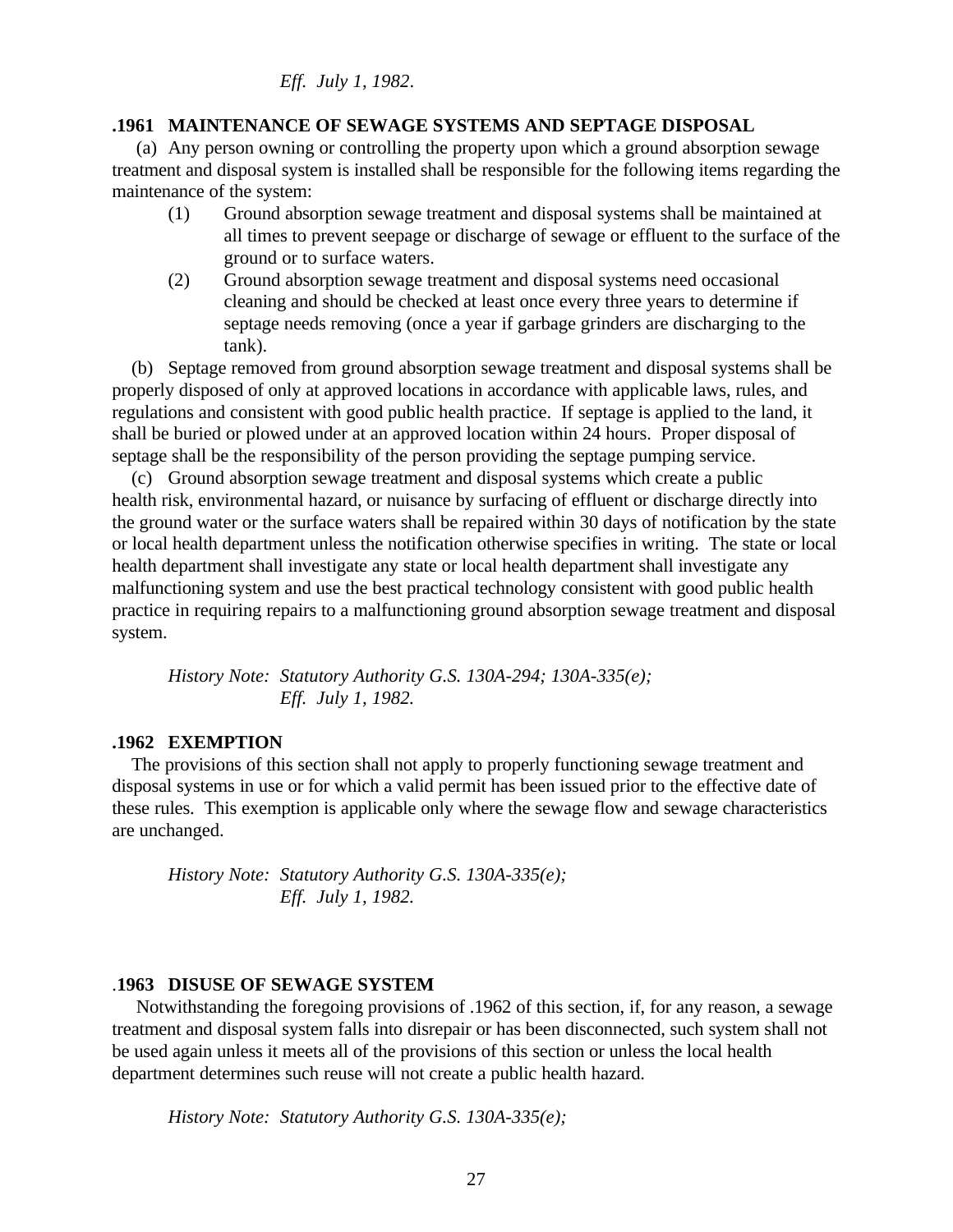*Eff. July 1, 1982.*

#### **.1964 INTERPRETATION AND TECHNICAL ASSISTANCE**

 (a) The provisions of this section shall be interpreted, as applicable, in accordance with the recognized principles and practices of soil science, engineering, and public health.

 (b) The state will provide technical assistance. Local health departments may obtain technical information and assistance from appropriate personnel as may be needed for interpretation of this section.

*History Note: Statutory Authority G.S. 130A-335(e); Eff. July 1, 1982.*

#### **.1965 APPEALS PROCEDURE**

 Appeals concerning the interpretation and enforcement of the rules in this Section shall be made in accordance with G.S. 150B and 10 NCAC 1B.

*History Note: Statutory Authority G.S. 130A-335(e); Eff. July 1, 1982. Amended Eff. February 1, 1987.*

#### .**1966 SEVERABILITY**

 If any provision of these rules or the application thereof to any person or circumstance is held invalid, the remainder of the rules or the application of such provisions to other persons or circumstances shall not be affected thereby.

*History Note: Statutory Authority G.S. 130A-335(e); Eff. July 1, 1982.*

#### **.1967 INJUNCTIONS**

 A person who violates any Rule of this Section is subject to the injunctive relief provisions of G.S. 130A-18.

*History Note: Statutory Authority G.S. 130A-335(e); Eff. July 1, 1982. Amended Eff. January 1, 1985.*

## **.1968 PENALTIES**

 If any person shall willfully violate any of the rules in this section or shall willfully fail to perform any acts required by these rules, he shall be guilty of a misdemeanor and shall be punished as provided in G.S. 130-203, and he may have any permit issued pursuant to these rules suspended or revoked.

*History Note: Statutory Authority G.S. 130A-335(e); Eff. July 1, 1982; Amended Eff. January 1, 1985.*